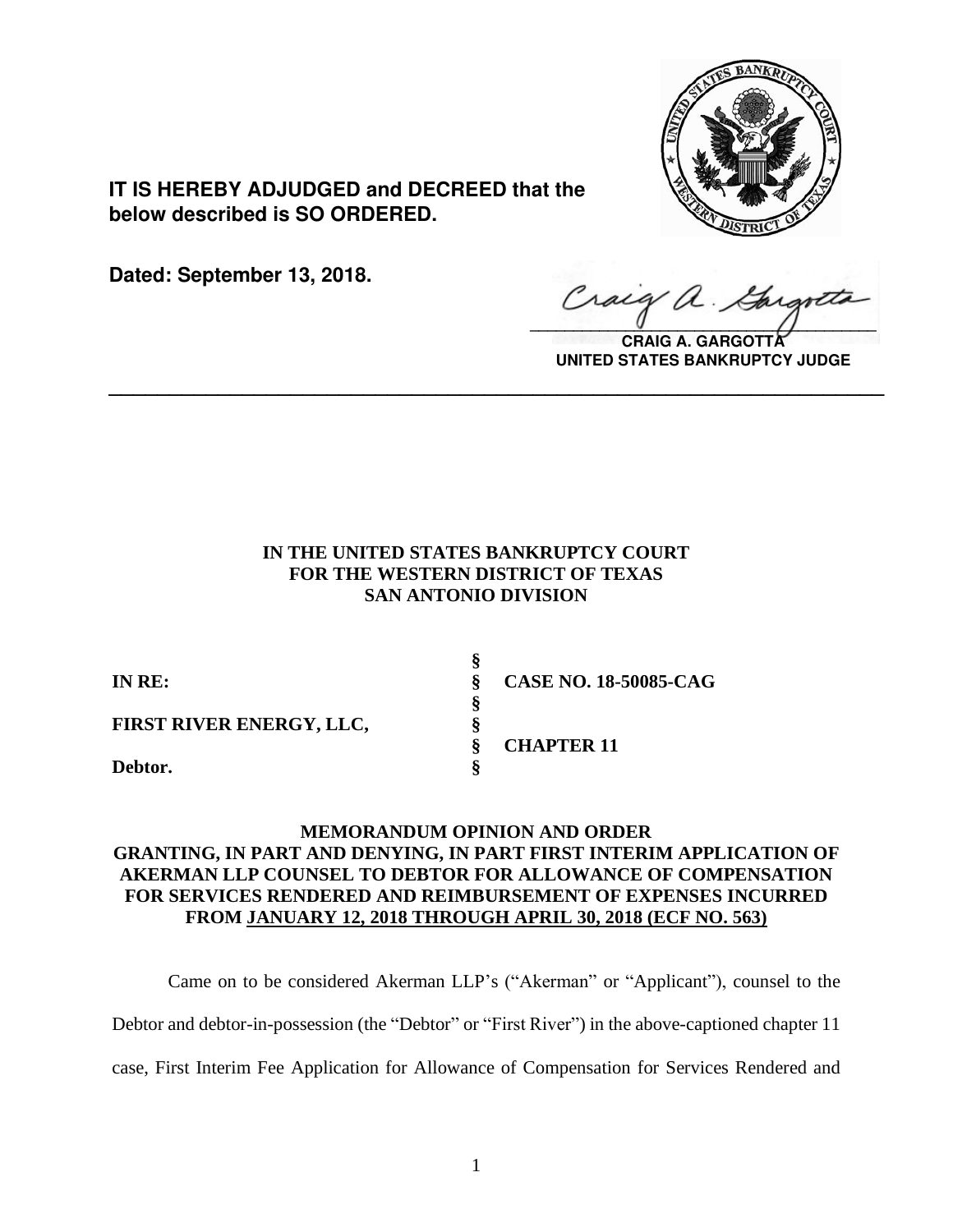Reimbursement for Expenses Incurred from January 12, 2018, through April 30, 2018 (the "Application"). Akerman requests approval of the for (i) the allowance of compensation in the amount of \$739,779.50 for professional services performed by Akerman and expenses in the amount of \$35,390.96 for the period January 12, 2018 through April 30, 2018 (the "Application Period"), (ii) the authorization for Akerman to apply the retainer of \$287,562.19 to the unpaid balance; and (iii) the authorization for the Debtor to pay Akerman the remaining balance of \$487,608.27. For the reasons stated herein, the Court finds that the Application is allowed, in part, and denied, in part.

### **JURISDICTION AND VENUE**

The Court has subject matter jurisdiction over this matter under 28 U.S.C. § 1334. This matter is defined as a core proceeding under 28 U.S.C. § 157(b)(2)(A) (administration of the estate) and 28 U.S.C. § 157(b)(2)(B) (allowance or disallowance of claims against the estate). Venue is proper under 28 U.S.C. §§ 1408 and 1409. This is a contested matter under Fed. R. Bankr. P. 7052, in which the Court may make findings of fact and conclusions of law. This matter is referred to the Court under the District Court's Order of Reference.

#### **BACKGROUND**

First River was formed in 2014 to provide "midstream" transportation services to the oil industry across the southwestern United States and Great Plains. As a midstream service business, Debtor specialized in the purchasing and marketing of crude oil and condensate, along with all necessary multi-modal logistics throughout the journey from source to refinery. First River's services included buying and selling domestic crude oil and transporting oil through a combination of trucks or pipeline. Debtor generated substantially all its revenue through fee-based production agreements (the "Production Agreement"). In the case of a typical Production Agreement, Debtor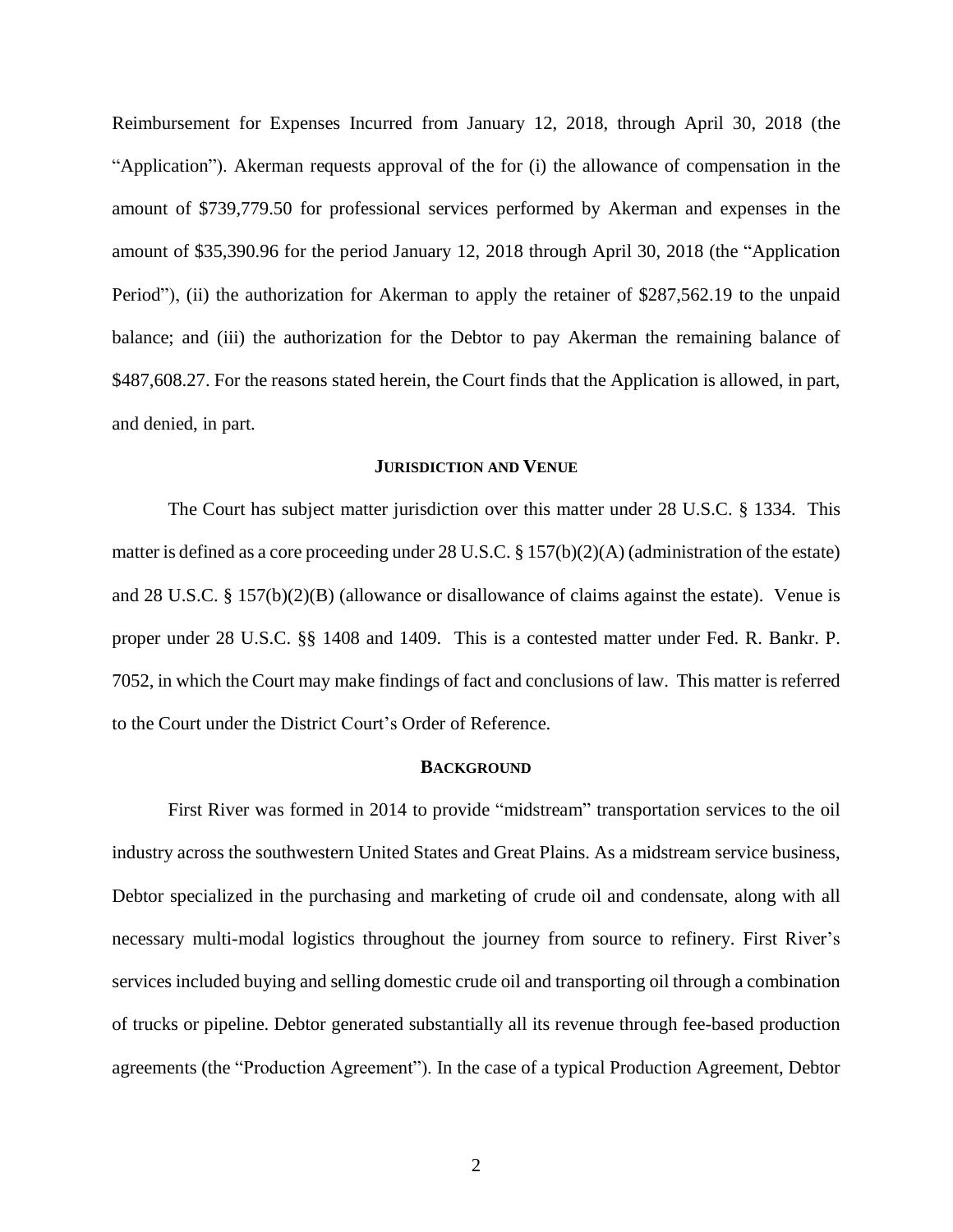utilized company trucking assets or contracted with a third-party carrier to deliver to a third party (the "Customer") an agreed-upon volume of oil. Debtor would purchase crude oil directly from an upstream producer at a lease and ship the oil via transporting by truck and/or pipeline.

On January 12, 2018, (the "Petition Date"), Debtor filed a voluntary petition for relief under chapter 11 of Title 11 of the United States Code in the Delaware Bankruptcy Court, initiating Bankruptcy No. 18-10080. Also on January 12, 2018, two producers, U.S. Energy Development Corporation ("USED") and Viceroy Petroleum, LP. ("Viceroy") initiated a state court lawsuit against Debtor in the 408th Judicial District Court of Bexar County, Texas (the "State Court"), styled *U.S. Energy Development Corporation and Viceroy Petroleum, LP., Plaintiffs v. First River Energy, LLC***,** *Defendant*, Cause No. 2018-CI-00648 (the "Receivership Action"), claiming breach of contract and seeking the emergency appointment of a receiver over Debtor. The State Court then appointed Ray Battaglia as the receiver (the "Receiver") shortly after the filing of the lawsuit. On January 12, 2018, the Receiver filed a chapter 11 petition in this Court. (Bankruptcy No. 18-50063). The State Court lawsuit was removed to this Court on January 12, 2018. (Adv. Proc. 18-05005, ECF No. 1).<sup>1</sup>

On January 19, 2018, various producers filed an Amended Motion to Appoint Chapter 11 Trustee in Bankruptcy No. 18-50063. (ECF No. 5). Defendant/Debtor filed a Motion to Vacate Receivership (ECF No. 13 in the 18-05005 Adversary Proceeding) and a Motion to Dismiss Complaint Pursuant to Federal Rules of Civil Procedure 12(b)(1), (b)(2), (b)(5) and (b)(6) (Adv. Proc. 18-5005, ECF No. 12). On January 17, 2018, USED and Viceroy filed a motion to dismiss the Delaware bankruptcy case (the "Motion to Dismiss Case") (ECF No. 31). As a result of these filings, Debtor had two chapter 11 cases pending at the same time; one in Delaware and one in

<sup>&</sup>lt;sup>1</sup> "ECF No." indicates the electronic document number on the Court's docket.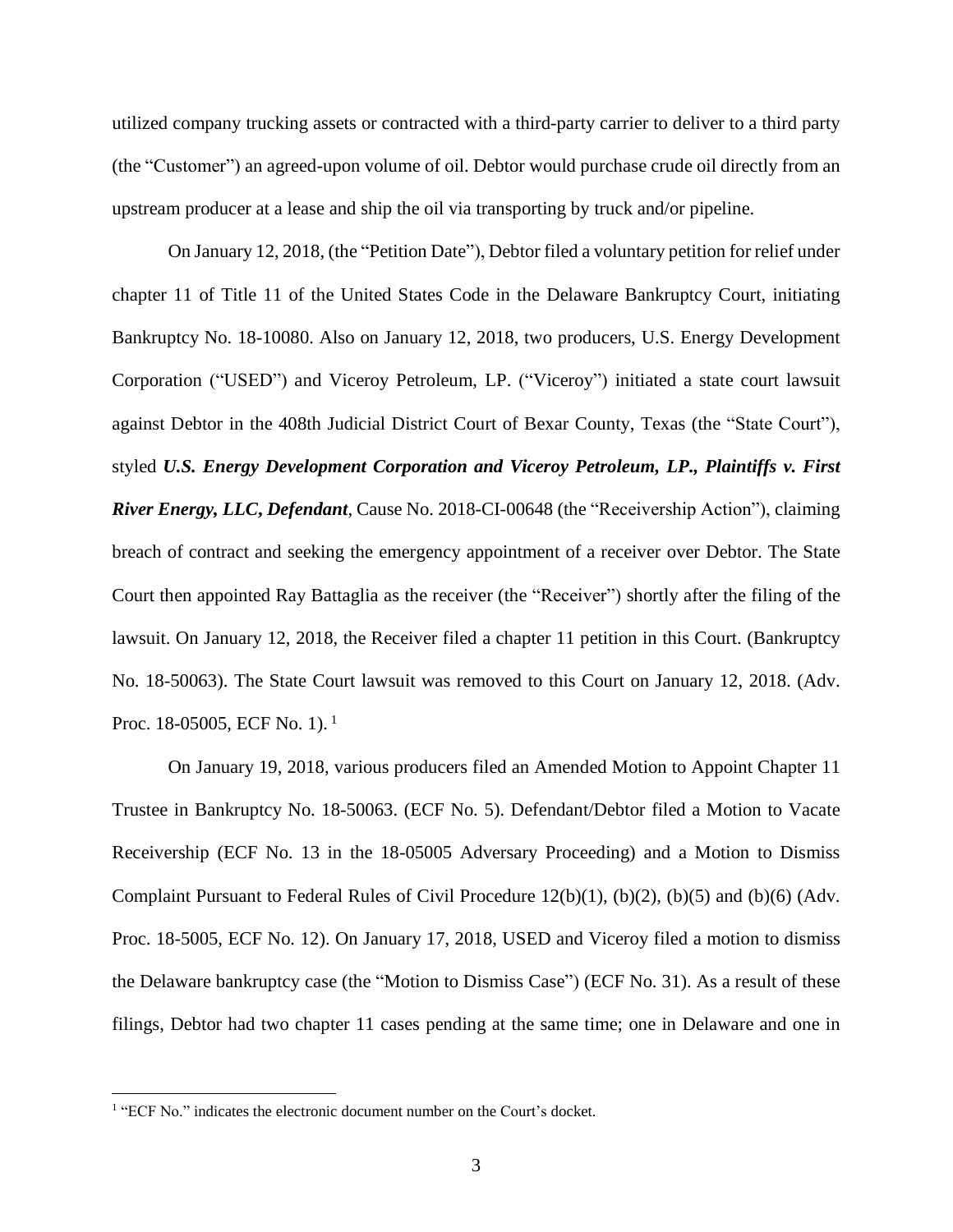Texas. The Delaware Bankruptcy Court *sua sponte* transferred the Delaware bankruptcy case to this Court. (Bankr. Case No. 18-50085, ECF No. 40). As such, this Court would have had to decide which bankruptcy case would go forward.

Debtor, Receiver, and the various producers reached a compromise and agreed inter alia that Adversary Proceeding No. 18-05005 would be dismissed; the Receiver would relinquish his role as the receiver for Debtor; and the Motion to Appoint Trustee and Motion to Dismiss Case would be withdrawn. Further, the Receiver supported Debtor's Motion to Dismiss Bankruptcy Case (Case No. 18-50063, ECF No. 20) and independently requested that the Court dismiss Bankruptcy Case No. 18-50063. On February 2, 2018, the Court dismissed Bankruptcy Case No. 18-50063 (ECF No. 30).

Once it was determined which case would go forward, Akerman and other professionals assisted Debtor in obtaining cash collateral orders including a final order; preparing Schedules with approximately 20,000 creditors and the Statement of Financial Affairs; obtaining approval for a process to establish § 503(b)(9) claims; obtaining Court approval to pay Deutsche Bank Trust Company Americas as the Agent for the Lenders (the "Lenders") thereby eliminating approximately \$130,000 per month in interest charges; obtaining approval to pay severance taxes (including the negotiation of a waiver of significant penalties and interest of approximately \$322,000), and attending hearings and the Section 341 meeting. In addition, Debtor reduced its workforce to reduce employee compensation; completed the January reconciliation of December oil purchases and sales which resulted in collection of \$26,700,000 in accounts receivable; rejected executory contracts; sold its rolling stock and various other assets; and in general wound up its business and liquidated its assets. Further, Debtor filed its Disclosure Statement for the Debtor's Plan of Liquidation under Chapter 11 of the United States Bankruptcy Code (the "Disclosure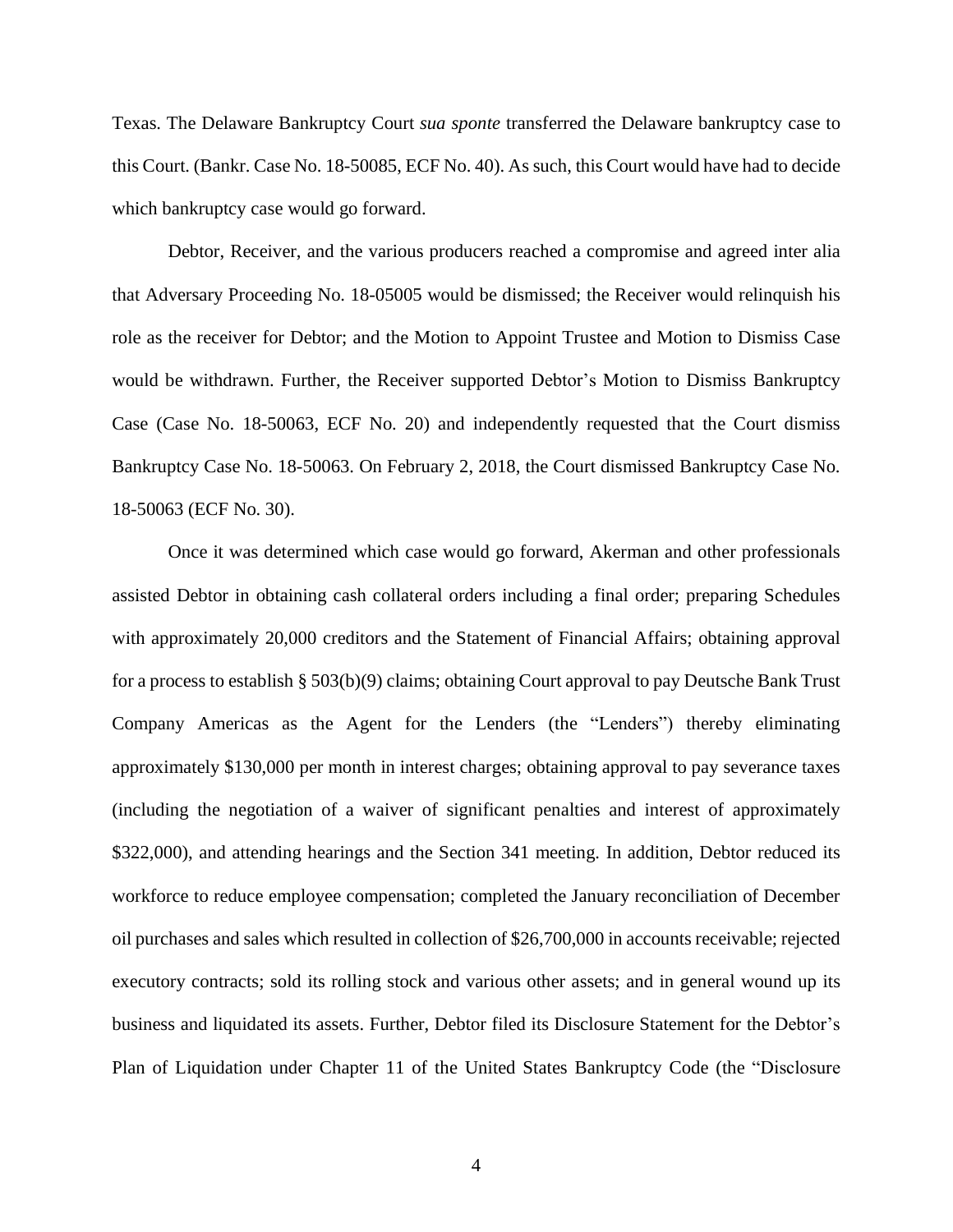Statement") (ECF No. 319) and Plan of Liquidation under Chapter 11 of the United States Bankruptcy Code (the "Plan"). (ECF No. 320). The Court has not conducted a hearing on the Disclosure Statement or the Plan.

## **OBJECTIONS TO AKERMAN'S FEE APPLICATION**

At the hearing on Akerman's Application, none of the objecting parties challenged Akerman's competency, but did object to its hourly rates arguing that Akerman's hourly fee was in excess of what local counsel would have charged for the same services. As such, there were objections to Debtor's retention of Dallas bankruptcy counsel. Two parties in interest objected to Akerman's fee application: the United States Trustee and the Producers.

# A. Producers'<sup>2</sup> Objections (ECF Nos. 563 and 605)

 $\overline{a}$ 

The Producers argue that two decisions made prior to Debtor's bankruptcy filing run counter to the agreed ultimate goal of the case (i.e., the orderly liquidation of Debtor's and the distribution of assets to creditors in accordance with their priorities). The first was to follow the directive of the Lenders that Debtor file its case in Delaware. The second was, through the cash collateral order process, to grant the Lenders extraordinary protection and influence over the administration of the case.

The Producers argue that the Debtor's decision to file in Delaware resulted in enormous direct and consequential expense to the estate and its creditors including: (1) the expense of local counsel to make the Delaware filing; (2) additional expense to principal bankruptcy counsel, Akerman, in traveling and appearance in the venue; and (3) the initiation by certain of the Producers of the receivership action and the filing of a competing chapter 11 case in San Antonio.

<sup>&</sup>lt;sup>2</sup> There are a number of Producers in this case that supplied crude oil and condensate to Debtor. Although there are several counsel representing different groups of Producers in this case, their interests are aligned. As such, the term "Producers" indicates the collective Producers' interests in this case.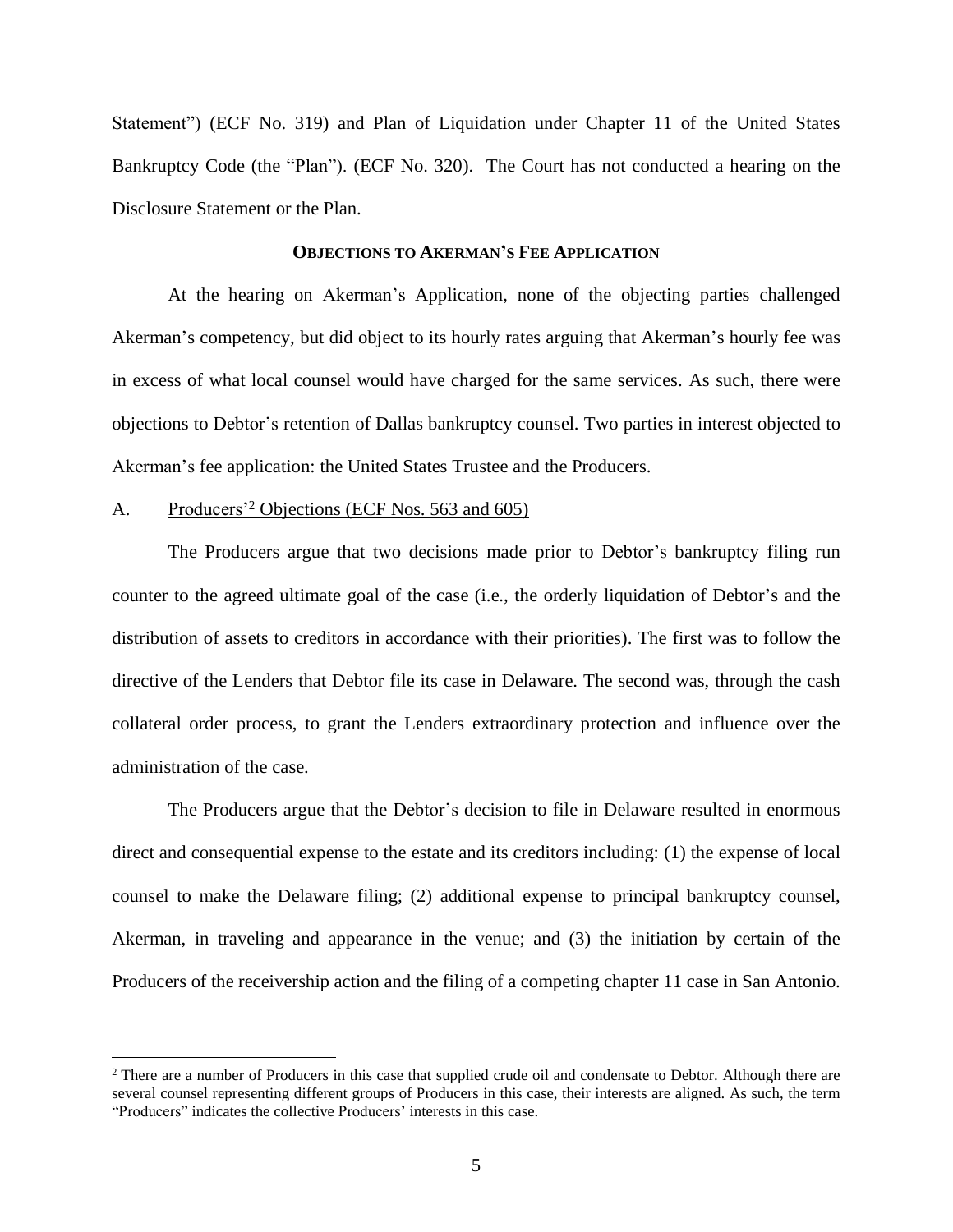Further, the Producers maintain that there appears to have been a substantial duplication of effort associated with the property sales.

The Producers acknowledge that there are instances in which entries in the Akerman application are not, in and of themselves, unreasonable but when considered together with expenses in other applications (i.e., that of Armory Strategic Partners or that of local Delaware counsel) are cumulatively excessive. Further, the Producers complain that the professionals in this case, purportedly with national practices, seek reimbursement for the costs of travel as well as compensation for their travel time (albeit at reduced hourly rates). Producers argue that Akerman has a San Antonio office. Therefore, the bankruptcy estate should not bear travel costs (including professional "downtime") of Debtor's counsel in adequately staffing a case.

The Producers argue that the Court should reduce the award to Akerman of fees and expenses associated with the disposition of assets. The Producers note that Armory Strategic Partners ("Armory") seeks compensation of slightly more than \$140,000.00 for professional time for asset sales. Akerman requests compensation of slightly more than \$50,000.00 for professional time for asset sales. The Producers argue that it is not reasonable for the estate to bear the costs of nearly \$200,000 for the sale of assets which, in the end, benefits principally the Lenders rather than the bankruptcy estate.

In addition, the Producers argue that the Court should reduce the award to Akerman of fees and expenses associated with fee applications and professional employment. Akerman seeks fees not only for its own purposes but also in support of the employment and fee applications of Armory and local Delaware counsel (Chipman Brown Cicero & Cole, LLP). Akerman requests compensation related to employment and fee applications in the amount of \$67,878.00. In its own application, Armory requests more than \$25,000.00 in compensation for matters related to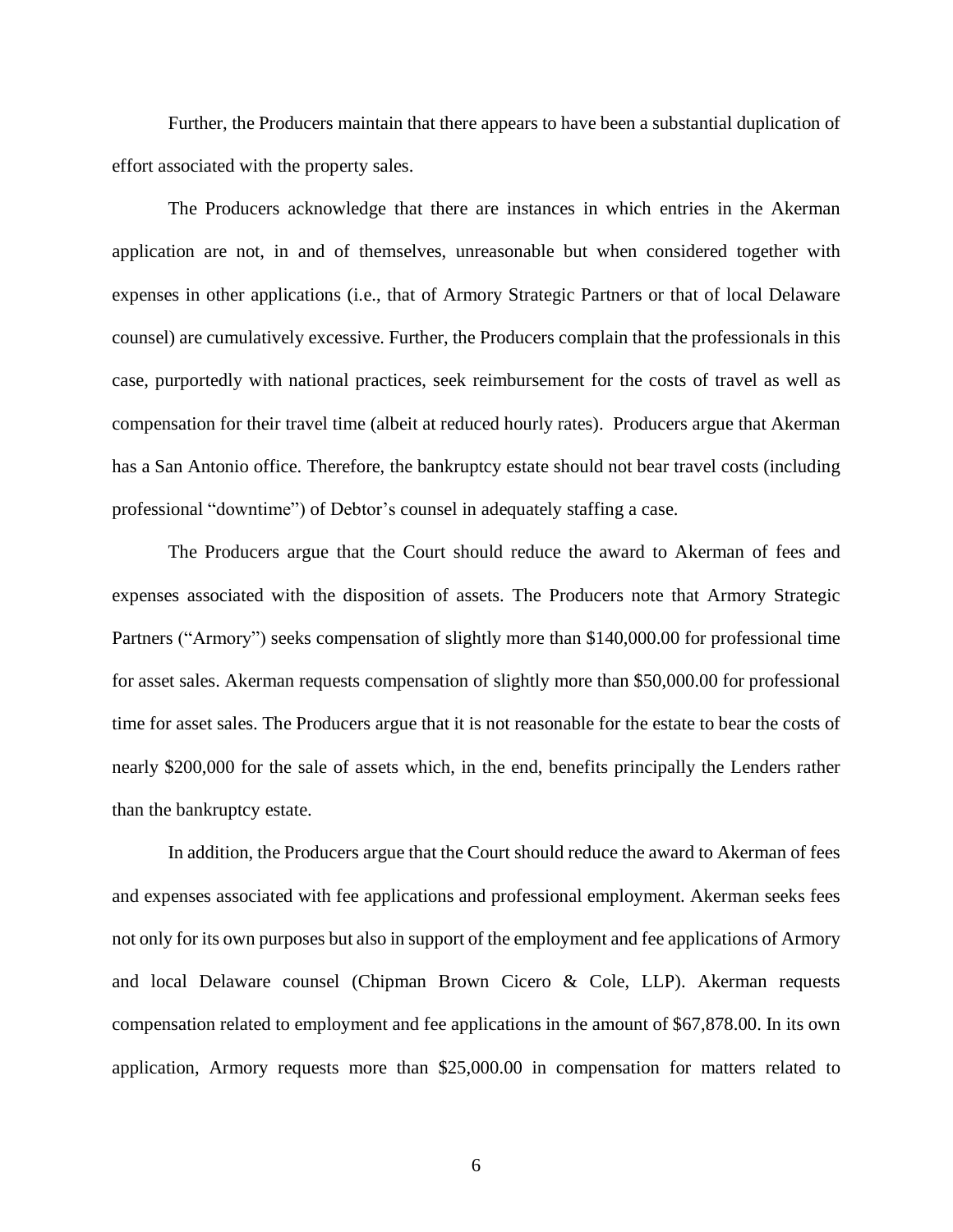employment and compensation. The Producers argue that the total, which exceeds \$92,000.00, is neither reasonable nor necessary.

The Producers assert that there are extraordinary costs associated with travel; not only the actual transportation costs but also the payment of professional fees (albeit at reduced amounts) for "nonworking" travel. Akerman seeks \$38,842.50 for professional compensation, and \$14,620.19 in transportation expenses (not including accommodation and meals). Akerman maintains an office in San Antonio. Akerman represents a debtor whose business operations, management and majority of creditors are in South Texas. The Producers argue that these costs are neither reasonable nor necessary.

#### B. The United States Trustee Objections (ECF No. 606)

The United States Trustee (the "U.S. Trustee") also objected to Akerman's Application. In its Objection, the U.S. Trustee objects to the allowance of Akerman's fees on a categorical basis. In summary, the U.S. Trustee argues that:

This case is a liquidating case. Debtor ceased regular operations before filing this bankruptcy case. The primary issue in this case, which will be resolved through adversary proceeding 18-05015, is whether the asserted liens of various producers have priority over the asserted liens of the Lenders. Depending on the resolution of that dispute, Debtor, a trustee, or whatever entity may be formed in a plan of reorganization, will distribute Debtor's cash in conformity with the order of priority. The Trustee maintains that if this case were converted to chapter 7, a chapter 7 trustee might request a statutory commission of approximately \$900,000 for distributing nearly \$30 million in assets. Debtor urged keeping this case in chapter 11 on the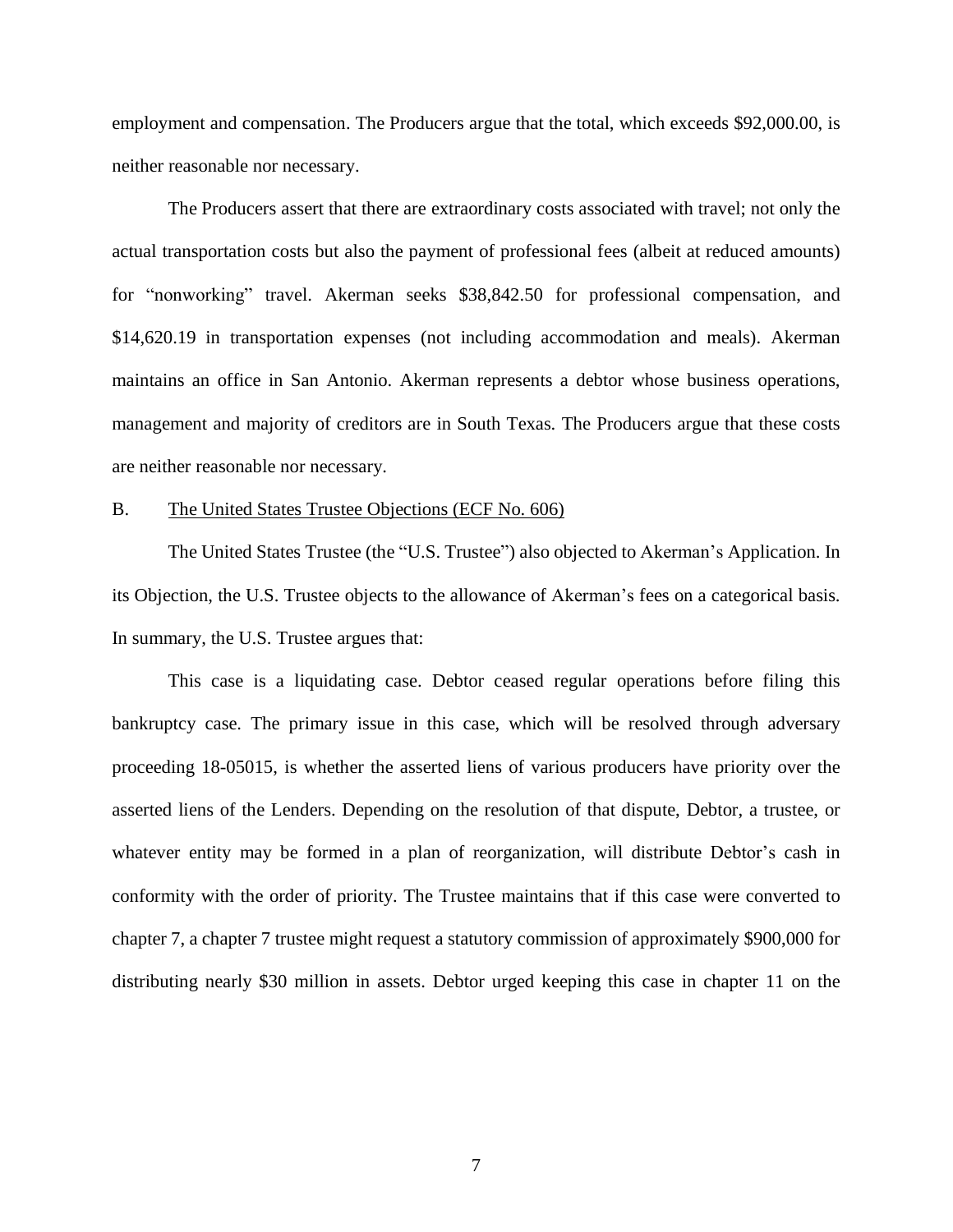premise that a chapter 11 case would be less expensive and therefore leave more money for creditors. The U.S. Trustee disputes that contention.<sup>3</sup>

The U.S. Trustee notes that through the first 3 1/2 months of this liquidating case, the costs of running this case as a chapter 11 case have exceeded \$2.3 million. Further, the costs of this chapter 11 case also include the pre-filing bonuses Debtor paid on the petition date to two employees of the Debtor, presumably to keep them working during a chapter 11 case. The U.S. Trustee contends that the evidence does not support a finding that the overall fees and expenses sought in this case are reasonable based on the facts of the case.

The U.S. Trustee argues that this case should have been relatively straightforward from Debtor's perspective. Debtor needed to collect all of its accounts receivable and sell its remaining assets. Applicant has charged \$92,850.00 for Case Administration. In paragraphs 42–45 of the Application, Applicant describes its activities in this area as working with management to make sure management complied with the Bankruptcy Code, responding to U.S. Trustee and creditor inquiries, and filing a motion regarding publication notice. The U.S. Trustee argues that the description of the activities does not support \$92,850.00 in fees for this category. Moreover, Akerman has not provided evidence that all the time spent in this category was reasonable and necessary.

In addition, the U.S. Trustee maintains that before approving any of its fees related to the Delaware work, Applicant must show that filing this liquidation case 1,700 miles from its headquarters was ever in the best interests of the estate. Without such a showing, the U.S. Trustee posits that the Court should not approve any fees or expenses related to going to Delaware or

<sup>3</sup> Notably, the Producers filed their Motion to Convert Case on February 23, 2018. (ECF No. 215). At the request of the Producers, that Motion has been continued several times. It should be noted that this Motion, along with other pending matters, was continued to allow for an unsuccessful mediation of all disputes in this case.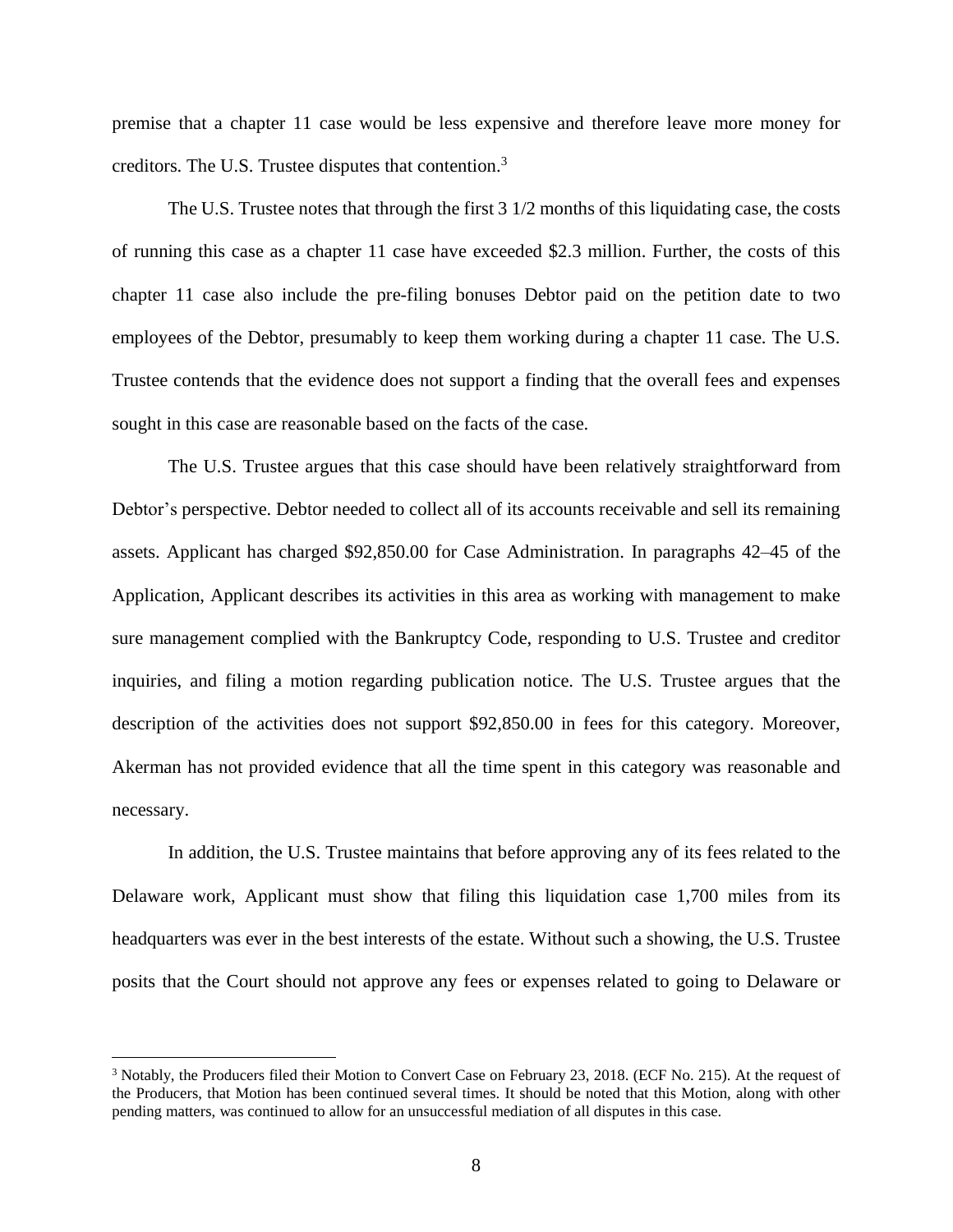arguing against the motion to transfer venue to San Antonio. In that regard, Akerman charges \$105,081.50 for work in the "Receiver/Removal" category. The U.S. Trustee notes that this work was to remove the receivership case to bankruptcy court and to have the chapter 11 bankruptcy case filed by the Receiver dismissed. The U.S. Trustee argues that Applicant needs to show why its efforts in this category brought any value to the estate. The U.S. Trustee believes that Debtor could have agreed to convert the case to chapter 7 or allowed the Receiver's case to remain and agreed to the appointment of a chapter 11 trustee. The U.S. Trustee maintains that conversion to chapter 7 or the appointment of a chapter 11 trustee would have saved the estate money. Moreover, Akerman seeks \$109,682.50 for preparing the plan and disclosure statement. The U.S. Trustee questions the amount of fees for disclosure statement and plan preparation because this is a liquidating case where the distribution to creditors is dependent on whether the Lenders or the Producers win. If the Producers prevail, there could be the possibility that the estate will make no distributions to junior classes of claims.

The U.S. Trustee also questions charges \$67,878.00 for Fee/Employment Applications and \$35,390.96 in expenses, and \$38,842.50 in non-working travel. The U.S. Trustee believes that the Court should only approve those expenses and fees that the Court determines were actual and necessary. By way of example, Applicant had four attorneys appear at the hearing on March 28, 2018. Counsel appears to have billed the estate that week for more than \$4,000 for hotels. The U.S. Trustee suggests that if the Court determines that having four attorneys at the March 28, 2018 hearing was unnecessary and that, for example, two would have been sufficient, the Court should deny reimbursement for hotels, airfare, taxis, and meals for the attorneys it determines need not have appeared in person. Moreover, the same analysis applies to sending multiple counsel to Delaware and other hearings.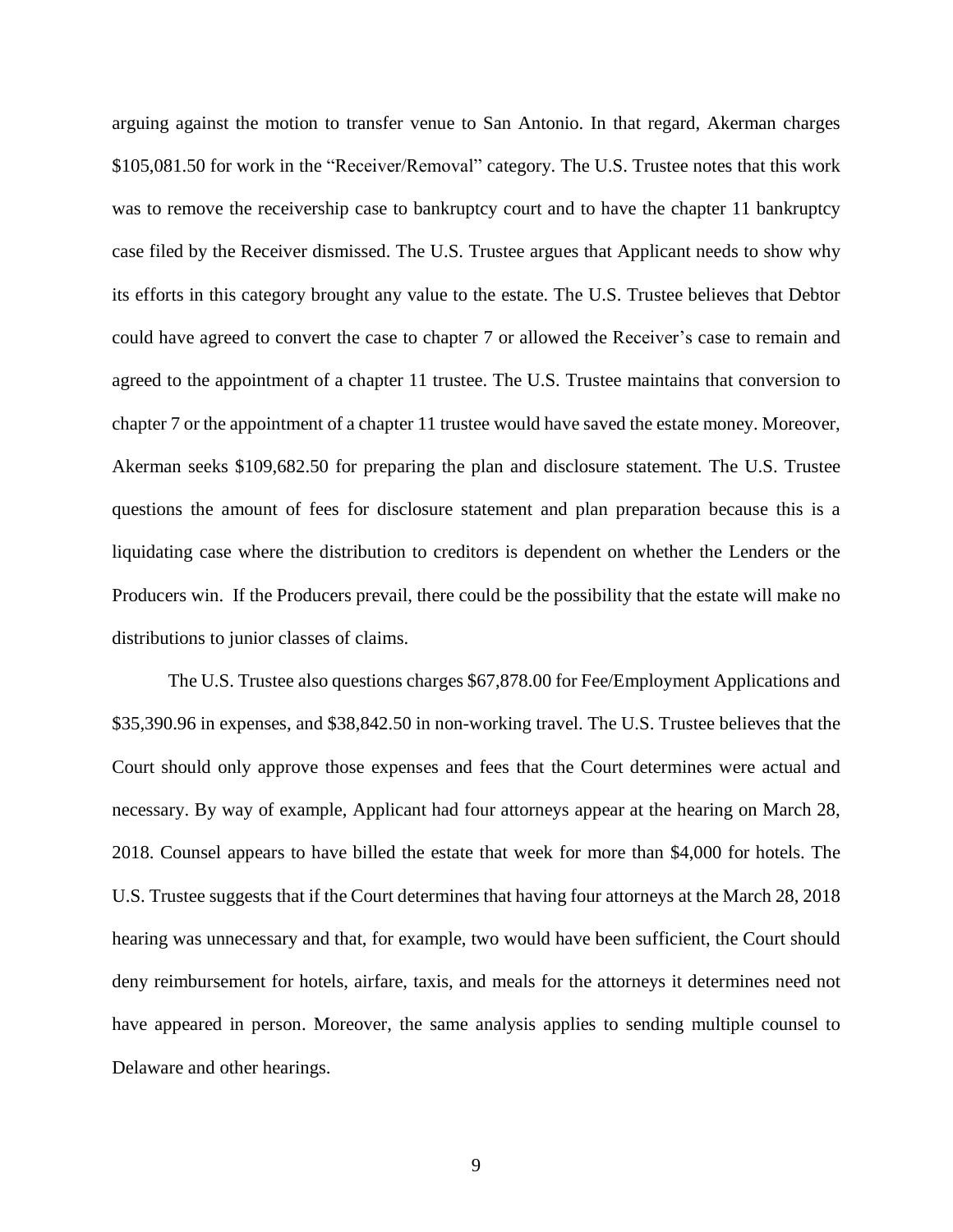C. Debtor's Response to the Producers' Objection (ECF No. 626) In summary form, Debtor argues in response that:

As a Delaware limited liability company, Debtor had the right to seek bankruptcy relief in Delaware. Debtor was advised of its various venue options to seek bankruptcy relief and the Debtor's board in its business judgment authorized the Debtor to file in Delaware, a condition imposed by the Lenders in exchange for use of cash collateral.

The Producers further argue, but cite no authority for the proposition, that because Debtor sought and obtained Court approval of the use of cash collateral based on an agreement with the Lenders, Akerman's fees and expenses should be disallowed. Akerman claims that its fees and expenses are reasonable and were for actual, necessary services rendered and incurred amidst timepressures early in the case as a result of unique issues in what has been designated a large complex case.

Further, Akerman argues that objections to fee applications must be specific. *In re Hutter Const. Co.*, 126 B.R. 1005, 1021 (Bankr. E.D. Wis. 1991)). "[T]hose challenging an attorney's fee application must articulate their objection with specificity, indicating particular entries that seem unreasonable, rather than expounding conclusory statements that applicant is seeking too much compensation." *In re Kelsey*, 272 B.R. 830, 834 (Bankr. D. Vt. 2002) (citing *In re S.T.N. Enters., Inc.*, 70 B.R. 823, 840 (Bankr. D. Vt. 1987)). Applicant maintains that the filing of a fee application, however, in a form complying with and containing the information required by applicable law creates a *prima facie* case for the reasonableness of the fees. *See, e.g. In re Blackwood Assocs., L.P.*, 165 B.R. 108, 111 (Bankr. E.D.N.Y. 1994) (finding that the fee application contained all of the information and detail necessary for a presumption of reasonableness and that a *prima facie* case for reasonableness had been made); *In re Hunt's*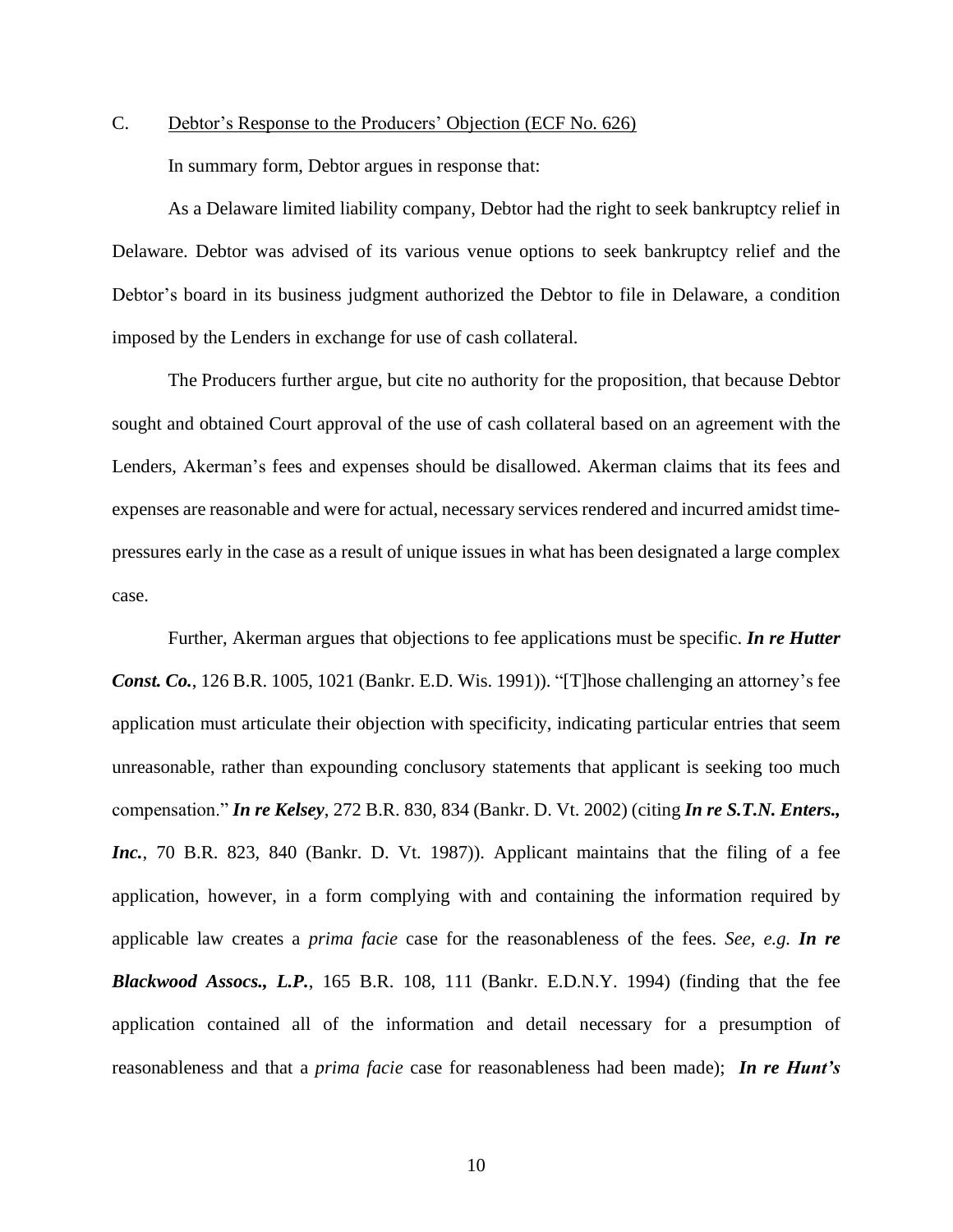*Health Care, Inc.*, 161 B.R. 971, 980 (Bankr. N.D. Ind. 1993) (concluding that a fee application containing the same type of descriptive detail and exhibiting the same type of billing judgment the applicant would give a valued client creates a presumption that the fee requested is reasonable).

Akerman also argues that there is no automatic denial of compensation for overlapping professional attention to a Chapter 11 debtor's problems, especially where it is necessary and reasonable for several professionals to work together: for example, coordination of services, delegation of responsibilities, development of strategies, and drafting of documents. *See In re Microwave Prod. of Am., Inc***.**, 102 B.R. 661, 665 (Bankr. W.D. Tenn. 1989); *see also In re Aztec Co.*, 113 B.R. 414 (Bankr. M.D. Tenn. 1990). Further, Akerman argues that there is a distinction between Avila and Armory preparing inventories, generating interest in the sale items and conducting the auction; while Akerman prepared proposed bid procedures, drafted motions, argued sale procedures motion, obtained Court approval, and addressed numerous legal issues that arose during the sale process, including tax collector's concerns relating to the property being sold.

Akerman maintains that a staple of the United States judicial system is that there is no requirement in the Bankruptcy Code on the locale of Debtor's counsel or professionals in a bankruptcy case. Dallas law firms represent parties in San Antonio and throughout Texas. Akerman states that the Producers' complaint that Akerman should not be reimbursed for travel and because Akerman has a San Antonio office is meritless. The Producers are correct that Akerman has a San Antonio office, however Akerman currently does not have any lawyers in the San Antonio office whose practice focuses on bankruptcy, let alone complex chapter 11 cases such as this Case. Further, a debtor can choose which counsel it employs.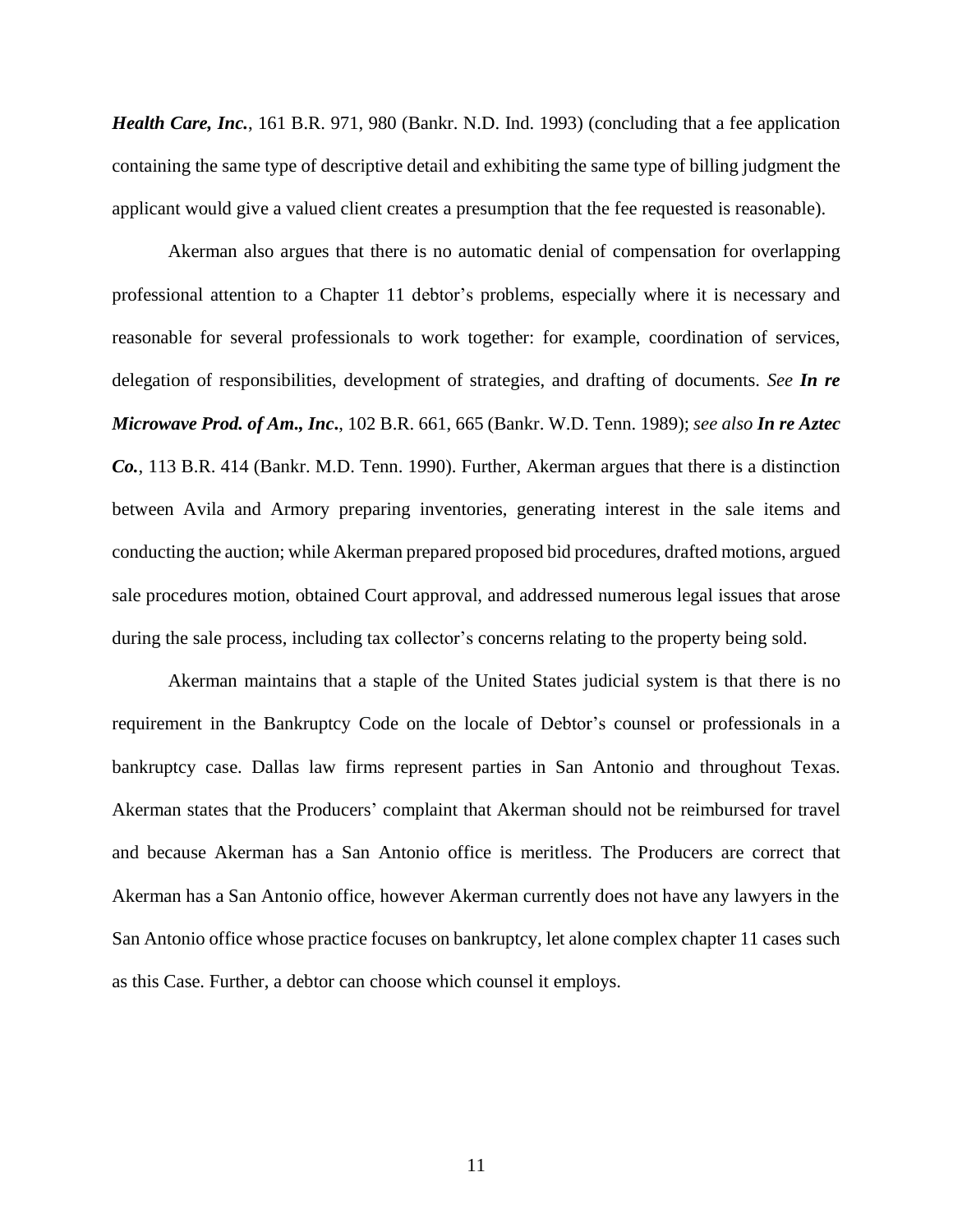### **EVIDENCE AT HEARING ON AKERMAN FEE APPLICATION**

Debra Kryak – Debra Kryak ("Kryak") has served as the Debtor's CEO since April 2016. Kryak testified as to her extensive experience in the oil and gas industry. She is currently Debtor's only employee. As Debtor's CEO, she has streamlined operations, including eliminating ticketing for purchases of crude oil and condensate and serving also as the accounts payable manager. Kryak additionally serves as CFO of Debtor while Scott Avila of Amory serves as the CRO.<sup>4</sup> Kryak explained that Avila serves as Debtor's second officer and is responsible for financial and income analysis, in addition to assisting in the preparation of financial information for Debtor's bankruptcy case. Further, Kryak explained that Avila's services were necessary because, given the limited number of employees when Debtor filed bankruptcy, neither she nor anyone on her staff could provide the financial reporting that a chapter 11 bankruptcy case requires. Moreover, Kryak stated that she relied on Akerman for legal counsel and Avila for financial assistance. In summary form, Kryak stated that she believed that Armory and Akerman's fees are reasonable and necessary.

Kryak was pressed to explain why she received a retention bonus equal to her annual salary of \$264,000.00 plus her annual salary as a condition of remaining Debtor's CEO and CFO. Kryak stated that she did not make her retention as Debtor's CEO and CFO conditioned on receiving any additional compensation. She further stated that one other employee of Debtor was paid a retention bonus of \$141,000 to finish the claims process with one of Debtor's purchasers.<sup>5</sup> Kryak stated that she did not recall any discussion that Debtor's board considered converting the case to chapter 7 after all Debtor's accounts receivables were liquidated. Kryak acknowledged that once Debtor filed chapter 11, there was no chance Debtor could operate as a going concern. Further, in

<sup>4</sup> Amory, and specifically Scott Avila, was retained to serve as Debtor's Chief Restructuring Officer ("CRO").

<sup>&</sup>lt;sup>5</sup> The Producers, United States Trustee, and the Court were not aware of the payments to Debtor's insiders on the petition date or that other employees had been paid bonuses to continue to work for Debtor.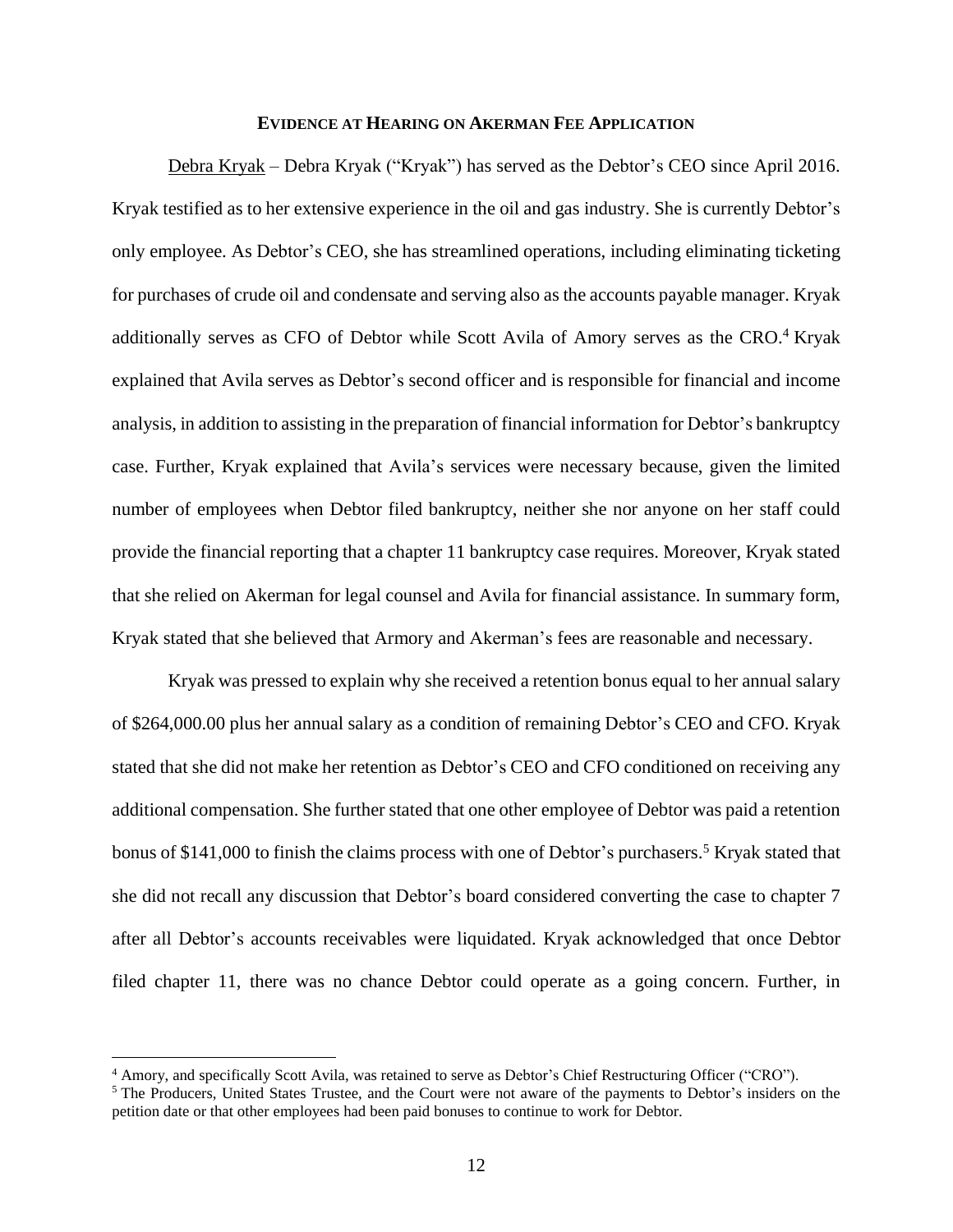reviewing some of Armory's financial analysis prior to filing chapter 11, she was aware that a liquidating chapter 11 plan would most likely not be able to pay all of the Producers' claims if the Producers' lien was determined to have first priority.

David Parham – David Parham ("Parham") testified as lead counsel in Debtor's chapter 11 case. Parham, along with John Mitchell, are lead counsel to Debtor and partners at Akerman. Parham has over twenty years of bankruptcy experience and has handled a number of large bankruptcy cases in San Antonio. Parham explained that Debtor's board elected to file bankruptcy in Delaware. Further, the board believed that filing in Delaware could maximize value for creditors. Parham noted that the bankruptcy case in Delaware remained there for a short period of time.

Parham stated that there was no duplication of services with Armory. He explained that it is customary for bankruptcy counsel to confer with other professionals of the estate. Moreover, Akerman relied on Armory to prepare the financial data necessary to prepare a number of pleadings for filing in bankruptcy court. Parham disagreed that the bankruptcy filing in Delaware was not reasonable and necessary, noting that it was Debtor who elected to file in Delaware, not its bankruptcy counsel. Moreover, the board did not want to give control of the bankruptcy case to the Receiver. Parham acknowledged that the Delaware filing was done with the Lender's consent to facilitate an agreement on the use of cash collateral.<sup>6</sup> He noted that the board did not want to convert the case to chapter 7. Parham stated that a chapter 7 trustee could not have made the recoveries that this chapter 11 Debtor had.

<sup>6</sup> The Producers argue that the real purpose in filing in Delaware was to take advantage of the Third Circuit's decision in *Arrow Oil & Gas, Inc. v. J. Aron & Co. (In re SemCrude L.P.)*, 864 F.3d 280 (3d Cir. 2017), where in a similar dispute between a lender and producer, the lender prevailed on a priority of lien dispute.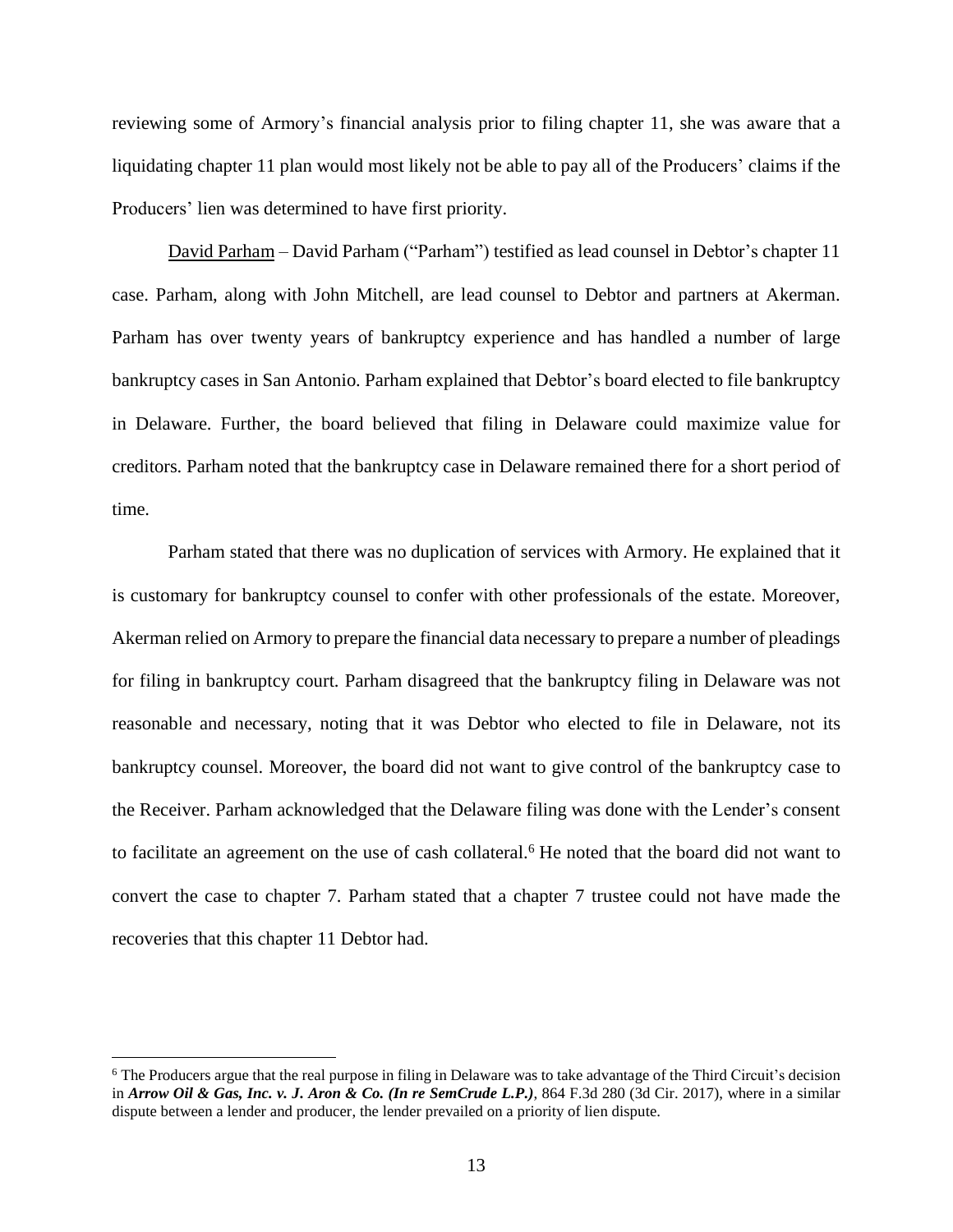Parham explained that the fees associated with the preparation of the Disclosure Statement and Plan (roughly \$109,000) are reasonable given that they were filed within two months of the petition date and that those services included multiple term sheets and drafts, plusthe consideration of the treatment and payment of § 503(b)(9) administrative claims. Moreover, in Parham's judgment, Akerman's overall services have been successful given the short timeline of the case and that Akerman was able to negotiate savings on the accrual of the Lender group's interest accrual on the debt and reduction of payment of tax to the State of Texas.

# **DISCUSSION**<sup>7</sup>

Pursuant to 11 U.S.C.  $\S 330(a)(1)^8$ , a professional employed by a debtor-in-possession may be awarded: (a) reasonable compensation for actual and necessary services performed by the professional; and (b) reimbursement for actual, necessary expenses. (West 2018). The court may, on its own motion or the motion of the trustee, award compensation that is less than the amount of compensation that is requested. *Id.* at § 330(a)(2). Section 330 further precludes courts from awarding compensation for "unnecessary duplication of services; or services that were not reasonably likely to benefit the debtor's estate; or necessary to the administration of the case." *Id.* at § 330(a)(4)(A).

In accordance with Fifth Circuit case law, bankruptcy courts employ the lodestar method to calculate reasonable fees under § 330(a). *In re Cahill*, 428 F.3d 536, 539–40 (5th Cir. 2005). The lodestar is computed by multiplying the number of hours an attorney would reasonably spend for the same type of work by the prevailing hourly rate in the community. *Id*. at 540. The court then considers whether the lodestar figure should be adjusted upward or downward depending on

<sup>&</sup>lt;sup>7</sup> The discussion of § 330 and the Fifth Circuit's analysis of fee awards in chapter 11 cases is reproduced from the Court's opinion in *In re Palmaz Scientific, Inc.*, 556 B.R. 770, 783-85 (Bankr. W.D. Tex. 2016).

<sup>8</sup> Unless otherwise indicated, all references are to 11 U.S.C. *et seq*.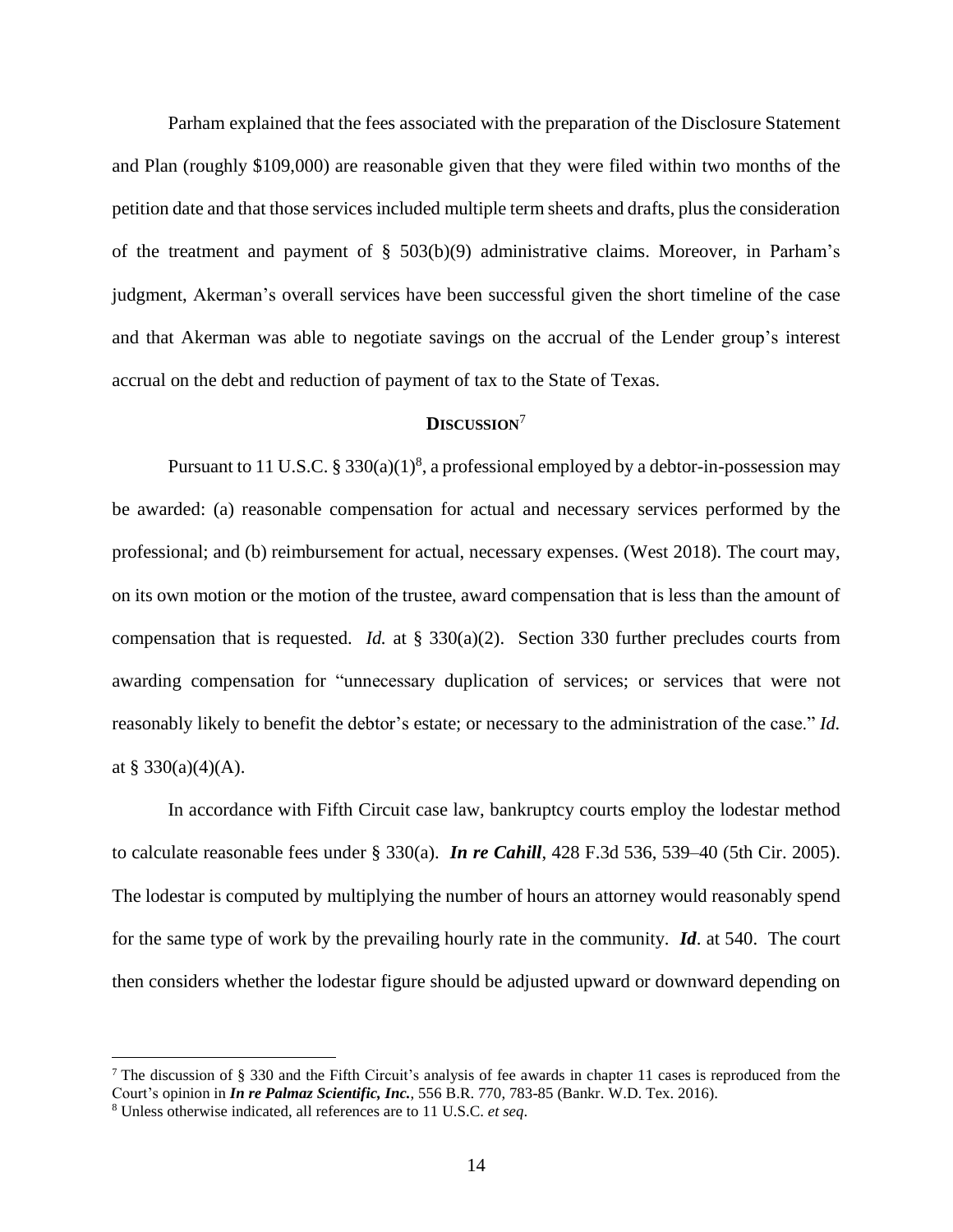the circumstances of the case, looking specifically to the *Johnson* factors. *Johnson v. Ga. Highway Express, Inc.*, 488 F.2d 714, 717–19 (5th Cir.1974). The *Johnson* factors include the following: (1) time and labor required; (2) novelty and difficulty of the legal questions; (3) skill required to properly perform the legal services; (4) preclusion of other employment by the attorney due to acceptance of the case; (5) the customary fee for similar work in the community; (6) whether the fee is fixed or contingent; (7) time limitations imposed by the clients or the circumstances; (8) the amount involved and results obtained; (9) the experience, reputation, and ability of attorneys; (10) the undesirability of the case; (11) the nature and length of the professional relationship with the client; and (12) awards in similar cases. *In re MSB Energy, Inc.*, 450 B.R. 659, 662 n.7 (Bankr. S.D. Tex. 2011) (citing *Johnson*, 488 F.2d at 717–19).

In its en banc decision in *Barron & Newburger, P.C., v. Tex. Skyline (In re Woerner)*, 783 F.3d 266 (5th Cir. 2015), the Fifth Circuit Court of Appeals analyzed the statutory framework of chapter 11 cases regarding the retention of professionals for the debtor. In doing so, the court recognized that a chapter 11 debtor may retain counsel and hire professionals for the estate. *Id.* at 271. The court observed that Congress enacted a uniform scheme for retaining and hiring professionals and attorneys under §§ 327–330. *Id*. at 271–72. Under § 330(a)(1), an attorney whose employment was approved under § 327 may request "reasonable compensation for actual, necessary services rendered." *Id*. Moreover, the bankruptcy court may use its discretion in awarding compensation less than the amount requested. *Id*. Section 330(a)(3) directs courts to "consider the nature, the extent, and the value of the legal services provided when determining the amount of the reasonable compensation to award, taking into consideration a number of factors listed in § 330(a)(3)." *Id.* Further, under § 330(a)(4), a court may not allow compensation for "services . . . not reasonably likely to benefit the debtor's estate[.]" 11 U.S.C. § 330(a)(4)(A)(ii)(I).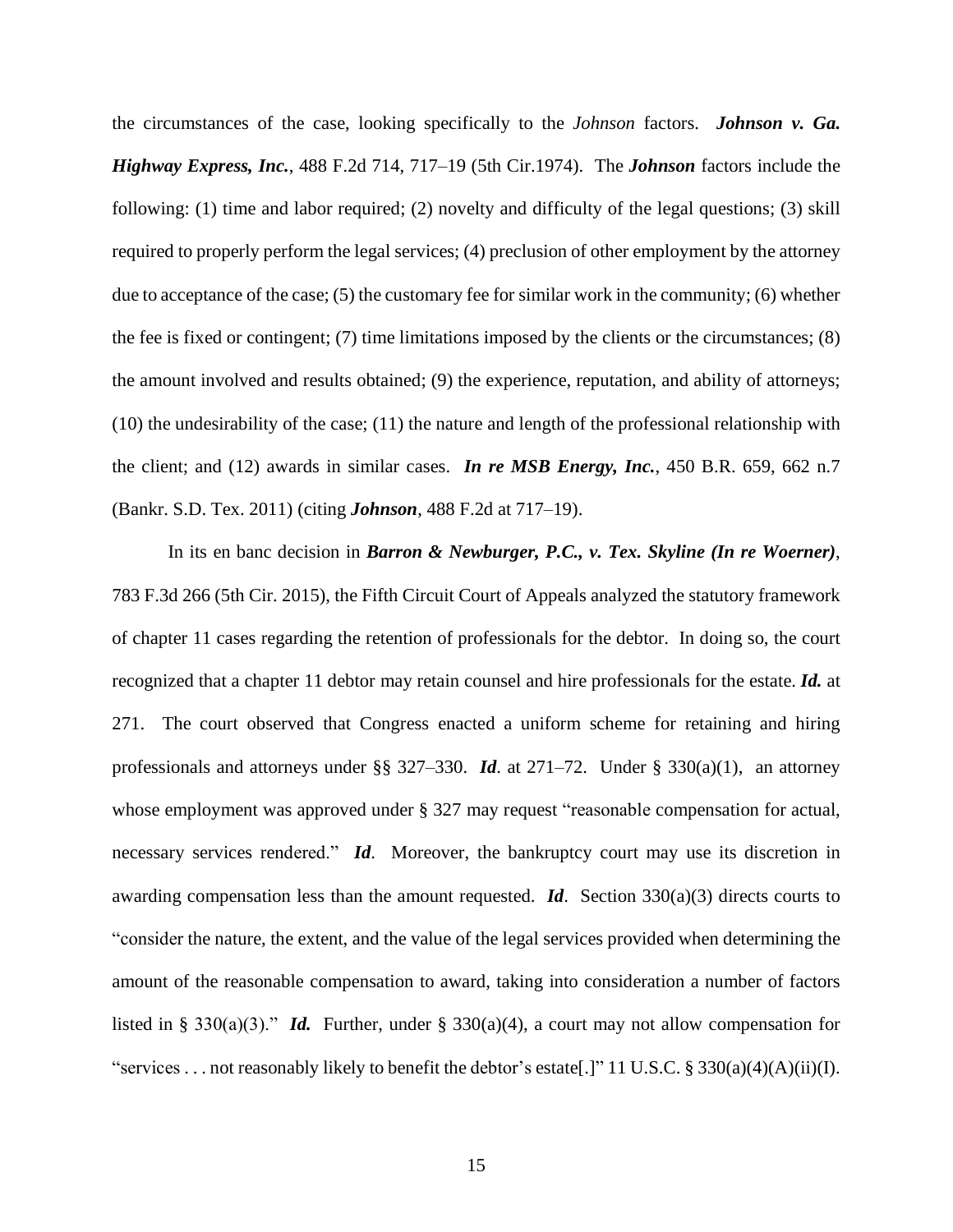The Fifth Circuit explained that § 330 "states twice, in both positive and negative terms, that professional services are compensable only if they are likely to benefit the debtor's estate or are necessary to case administration." *Id.* at 273.Stated differently, a court may approve compensation of an attorney for services that are "reasonably likely to benefit" the estate and determine the reasonableness "at the time in which the service was rendered." *Id.* The court also recognized that litigation is a gamble and that § 330 permits a court to compensate an attorney not only for services that were necessary, but also for good gambles for services that were objectively reasonable at the time they were performed. *Id.* at 274. As such, the court concluded that the "actual benefit" test should be replaced by a prospective standard, following the holdings in the Second, Third, and Ninth Circuits.<sup>9</sup>

In reaching its decision, the Court notes that it has carefully reviewed the admitted evidence and weighed the credibility of each witness. The Court has also examined its docket in these cases and all relevant pleadings in connection with its consideration of the Akerman Application. The Court can make several initial findings that apply to its consideration of Akerman's Application. To begin with, notwithstanding the objecting parties' complaints about the amount of Akerman's fees, no one complained about the experience and competency of Akerman. As such, the Court will not reduce Akerman's fees on the basis of those factors. The objecting parties couched their objections into certain categories of fees and made an overall objection to the amount of Akerman's fees. Further, the objecting parties complain of duplication of services with Armory

<sup>9</sup> *In re Ames Dept. Stores, Inc.*, 76 F.3d 66, 71 (2d Cir.1996); *abrogated by Lamie v. U.S. Trustee*, 540 U.S. 526 (2003) (finding that a fee award should be contingent on reasonably likely to benefit the estate standard); *In re Top Grade Sausage, Inc.*, 227 F.3d 123, 131–32 (3d Cir. 2000) (rejecting a standard under § 330 that required a hindsight evaluation); *In re Smith*, 317 F.3d 918, 926–27 (9th Cir. 2002) (§ 330(a)(4)(A) requires a prospective approach in fee awards).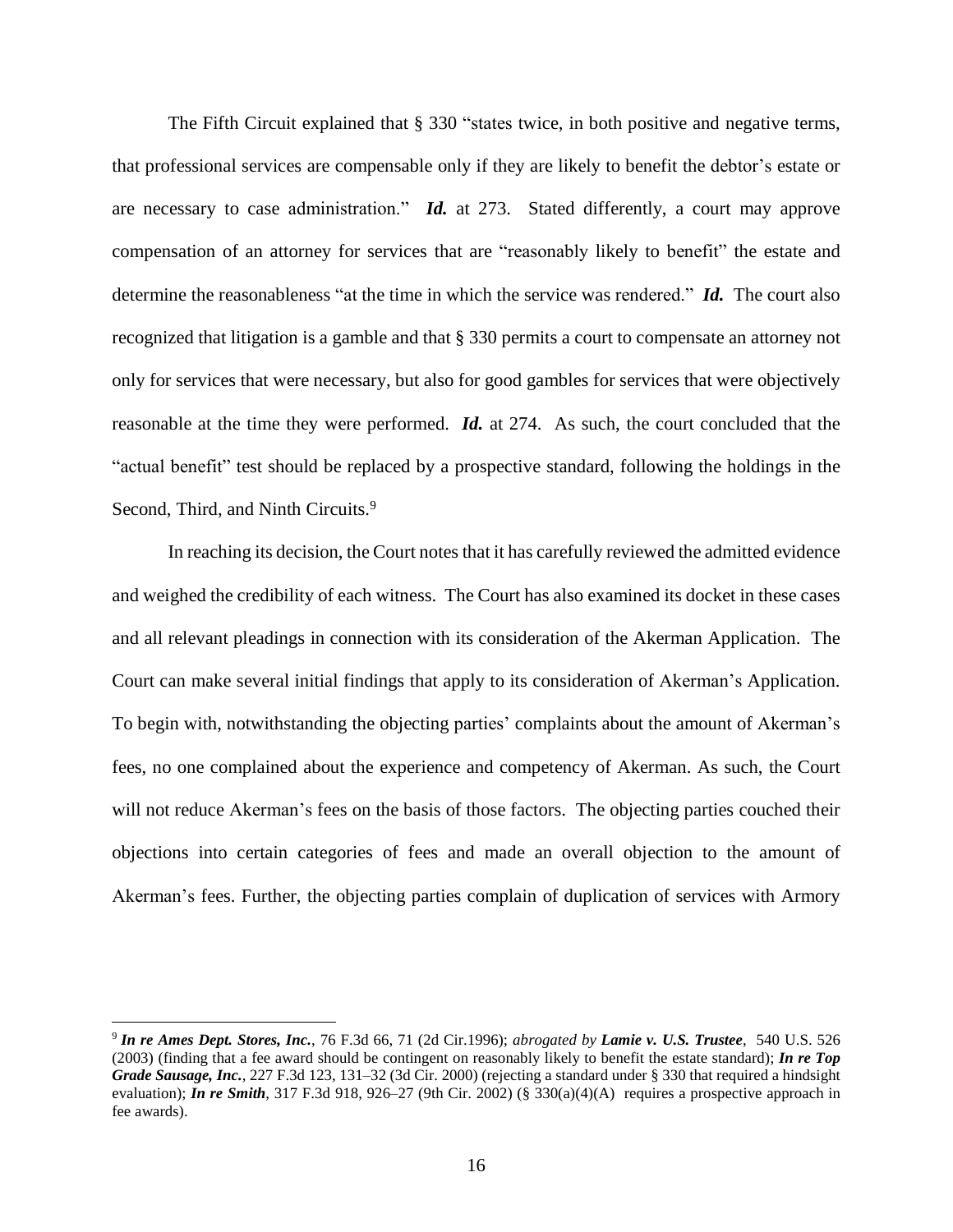and the use of counsel outside of San Antonio, Texas that had a local office. Finally, the objecting parties question Debtor's decision to file in Delaware.

As an initial matter, the Court will not dictate to this Debtor or any other debtor who the debtor may employ as counsel. The fact that Debtor employed Dallas counsel is of no consequence in this case. The Court recognizes that employing Dallas bankruptcy counsel results in a higher hourly rate. There is no prohibition in the Bankruptcy Code and Rules that precludes a debtor from who it selects as counsel. While the Court agrees with the objecting parties that the amount of fees always factors into the rubric of "reasonable and necessary", the location of counsel does not. Further, there is nothing in the Bankruptcy Code and Rules that necessarily dictates where a debtor may file.

In corporate chapter 11 cases, the filing venue is always a consideration where counsel must evaluate tactically the best venue for its client to have its bankruptcy case adjudicated. Moreover, under the current structure of the venue provisions in 28 U.S.C. §§ 1408 and 1409, a corporate debtor's venue decision in filing a chapter 11 petition is a function of several factors. The Court recognizes the ongoing debate regarding whether the venue provisions under current law enable a manipulation to file in a particular district. There is no manipulation present in this case. Debtor was incorporated under the laws of Delaware. Moreover, the Delaware bankruptcy court expeditiously considered and transferred venue to this Court. As such, the Court will not make a finding that the filing in Delaware was not permitted.

The Court, having concluded that the filing of a bankruptcy case first in Delaware was not impermissible, must still determine under  $\S 330(a)$  if the fees associated with the filing in Delaware are reasonable and necessary. The evidence shows that filing the case in Delaware was to preserve Debtor's board control of the case and to have a forum where the issue of the *SemCrude* decision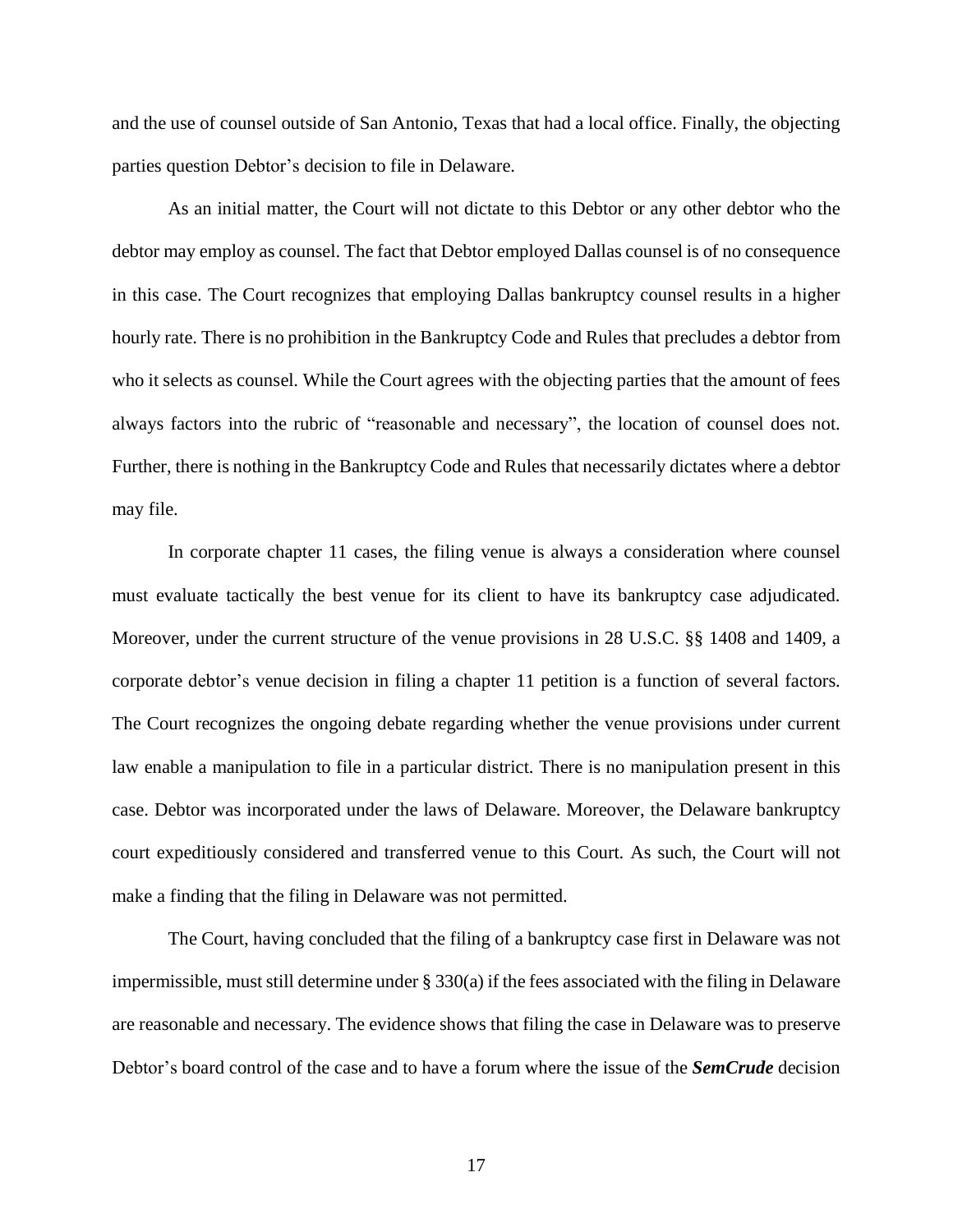could be litigated. The facts of the case are the same whether filed in Delaware or Texas: Debtor does not have enough monies to pay all creditors, and, had the case remained in Delaware, the Lender's lien would have been found (most likely) to have primed the Producers' liens. The case being in Texas now provides a new forum for whether the *SemCrude* decision is correct. Second, with the case remaining in Texas, Debtor's board still retains control of the case, including the right to have the case remain in chapter 11. While the Court appreciates any debtor's desire to retain control of a corporate chapter 11, the Court cannot discern how the fees associated with the Delaware filing were necessary and reasonable for the benefit of the bankruptcy estate. Those services only benefitted Debtor's board and its officers.

In addition, Debtor's assertion that the case needed to be filed in Delaware to secure permission to use the Lenders' cash collateral is unavailing. Under the Lenders' argument, the bank group has a first lien that appears to be over secured. Therefore, assuming the Lenders would not have consented to the use of cash collateral, the Court still had the ability to determine Debtor's entitlement to use of cash collateral based on the fact that the Lenders are adequately protected. Notably, the Delaware bankruptcy court *sua sponte* transferred the case to this Court, finding that there was no reason for the case to remain there. The Delaware bankruptcy court noted that Debtor's assets, remaining employees, and the creditor body were all located in Texas. While the Court appreciates the tactical considerations in this case, those considerations do not support the payment of fees for filing the case in Delaware and contesting the Receiver's filing in Texas. As such, the fees in the Receivership/Removal category are disallowed in the amount of \$105,081.50.<sup>10</sup>

<sup>&</sup>lt;sup>10</sup> The Court also acknowledges that it approved employment for Debtor's local Delaware counsel (Chipman Brown Cicero & Cole, LLP) (ECF No. 188) and their accompanying fees associated with the Delaware filing (ECF No. 297). The Court notes that no Party objected to either matter. Moreover, at the time these matters were considered, there was no evidence before the Court to indicate that such employment and fees were not beneficial to the estate.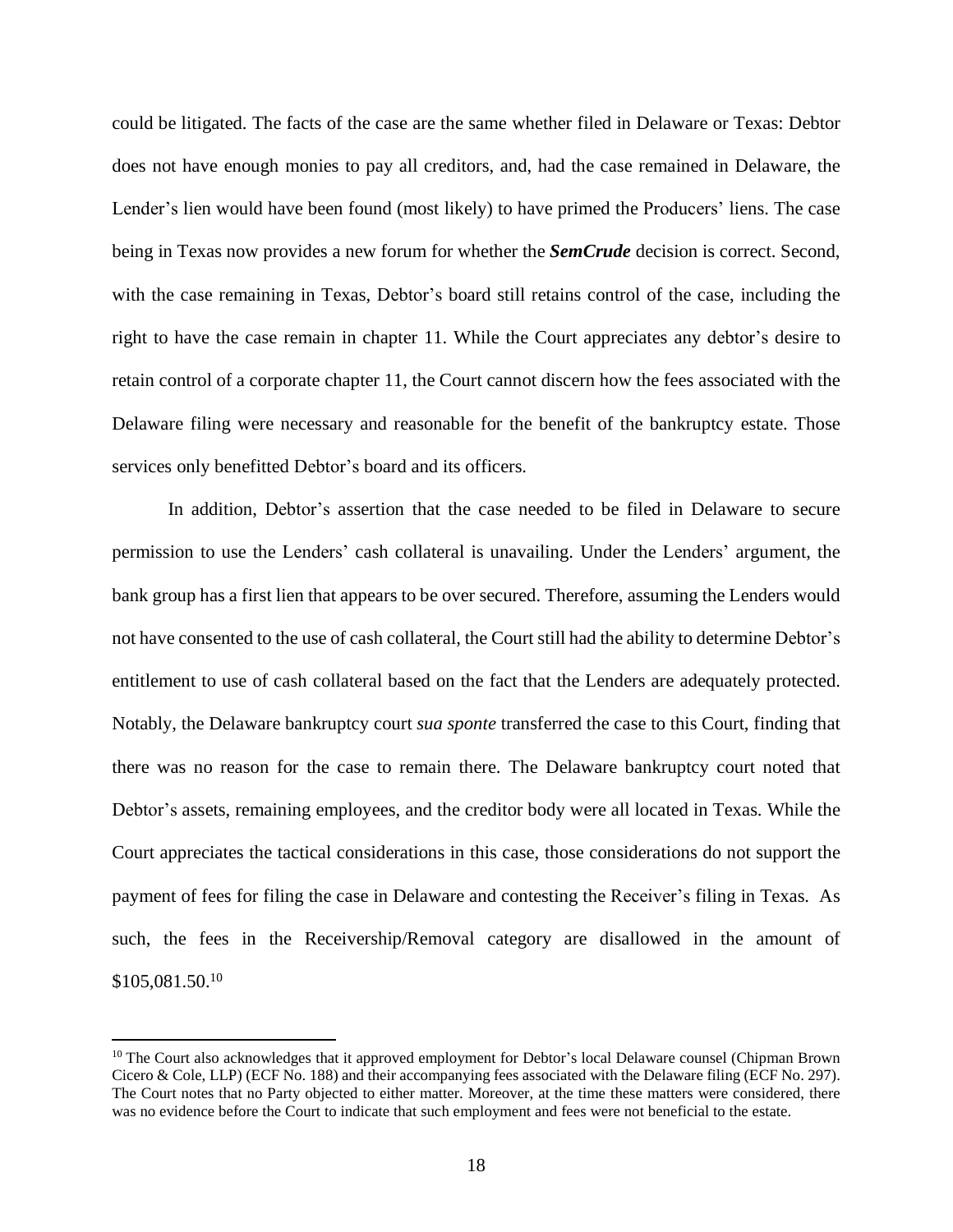Both the Producers and the U.S. Trustee argue that counsel's fees for the preparation of a disclosure statement and plan of roughly \$109,000 is excessive. This does not include time for further negotiations or attending related hearings. The Court has examined the hours charged in this category. The total hours charged for this category is 211 hours, which includes time for four partners and two associates. The Court has reviewed the Disclosure Statement and Plan and notes that both documents are competently drafted and include the usual disclosures, releases, and exculpation provisions a court would find in documents for this size of a case. There is a discussion of having a liquidation trust to deal with plan distributions and reservation of causes of action, but no such document is included. There are seven classes of claims. There does not appear to be any novel issues raised in the plan or disclosure statement because this case hinges on the Court's interpretation of the Third Circuit's opinion in *SemCrude, L.P.*

This Court has reviewed Akerman's time entries and notes most of the negotiations involve the Lenders, with less time charged dealing with the Producers and other creditors. While the Court believes the time entries to be accurate, there appears to be a duplication of effort by counsel, not including the time charged by Amory for its work on the Disclosure Statement and Plan. While the Court is reluctant to reduce counsel's fees for work performed, the Court cannot discern why it took the equivalent of five 40 hour work weeks to draft the Disclosure Statement and Plan . Further, the Court questions why four bankruptcy partners worked on the same documents, particularly where a number of the provisions in both documents are fairly standard in chapter 11 cases. The Court is mindful that the Disclosure Statement and Plan were filed roughly two months after the petition date, but this does not excuse the amount of hours charged. As such, the Court finds that not all the fees requested of \$109,682.50 are reasonable and necessary, and reduces the fees allowed in this category by \$34,682.50 to \$75,000.00.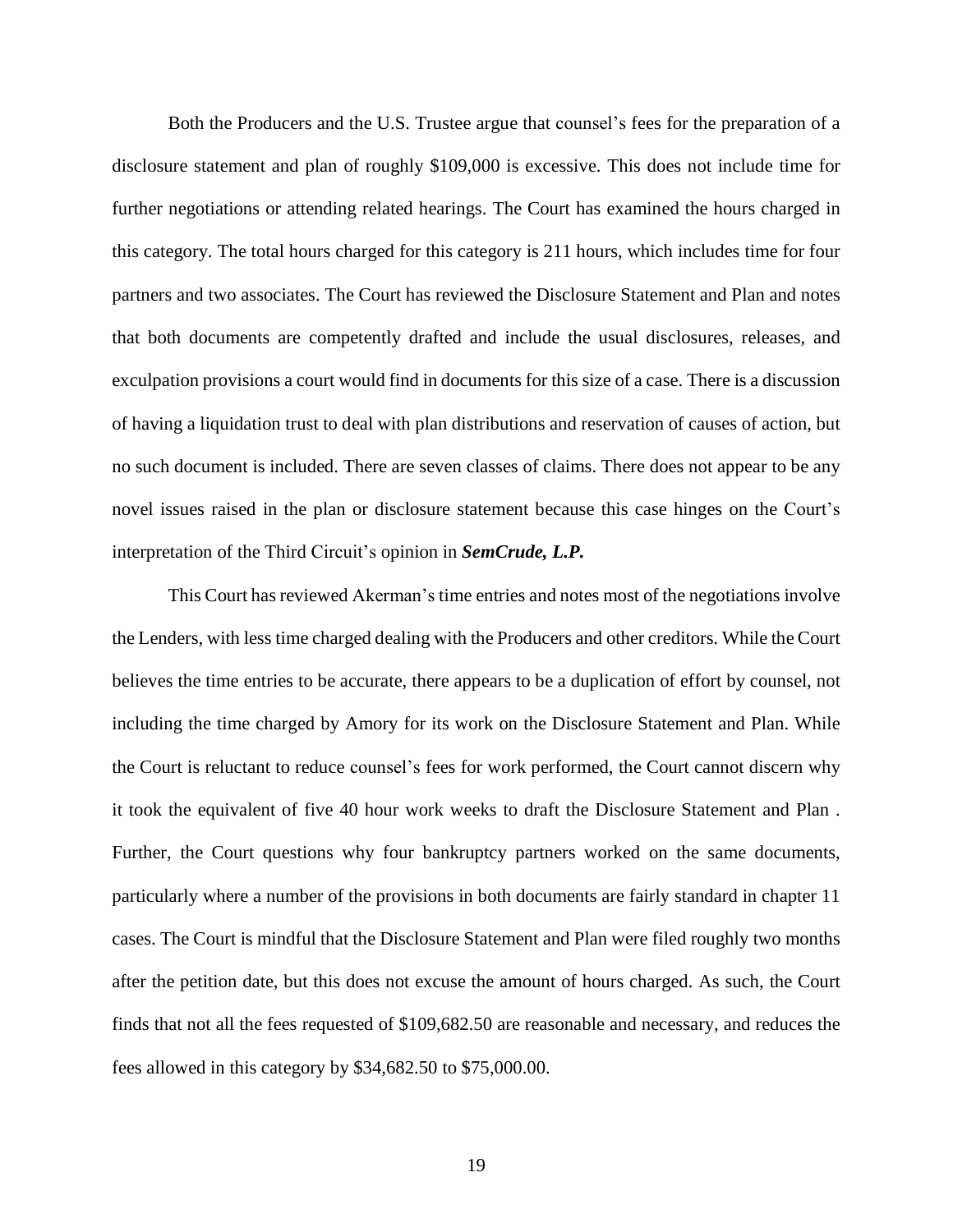Both the Producers and the U.S. Trustee objected to the amount of Akerman's fees for preparation of the estate's professional's fees applications in the amount of \$67,878.00. This Court has previously held that a metric for fee application preparation fees should be in the range of 3– 5% of the fees requested. *See In re Palmaz Scientific, Inc.*, 556 B.R. at 787; *see also In re Mesa Air Grp.*, 449 B.R. 441, 445 (Bankr. S.D.N.Y. 2011) (finding that a 3–5% cap on fee preparation fees is a useful metric in determining the reasonableness of the fees and benefit to the estate). Notwithstanding that this case is designated as a "complex" case, it is a liquidating plan with the primary determination being the distribution of cash, subject to a lien priority dispute between the Producers and Lenders. As discussed herein, the amount of the fees charged should bear some reasonable basis to the scope of the case and the distributions to creditors. Accordingly, the Court finds that fee preparation fees are capped at 5% of the requested fees of \$739,779.50, or \$36,988.95, resulting in a reduction of \$30,889.05 for fee application preparation fees.

The objecting parties contend that Dallas bankruptcy counsel and the associated costs of employing multiple attorneys (including expenses for coming to San Antonio) were not reasonable and necessary. The Producers and U.S. Trustee maintain that Akerman's legal services should be considered against what Armory seeks for fees in this case. The purpose of § 330 is to provide fair and reasonable compensation. "[I]n order to not deter competent counsel from entering the bankruptcy area, attorneys should receive in bankruptcy matters what they would receive on the open market." *In re Hunt's Health Care, Inc.*, 161 B.R. 971, 975 (Bankr. N.D. ID. 1993). "The amount of the estate, the complexity of the bankrupt's affairs, then time reasonably devoted to the service, the standing and experience of counsel . . . are all proper to elements to be considered in estimating the reasonableness of attorney's fees . . . ." *In re Christianson*, 175 F. 867, 868–69 (D. N.D. 1910). Nevertheless, "[i]t would be unwise both for creditors and bankrupts to make the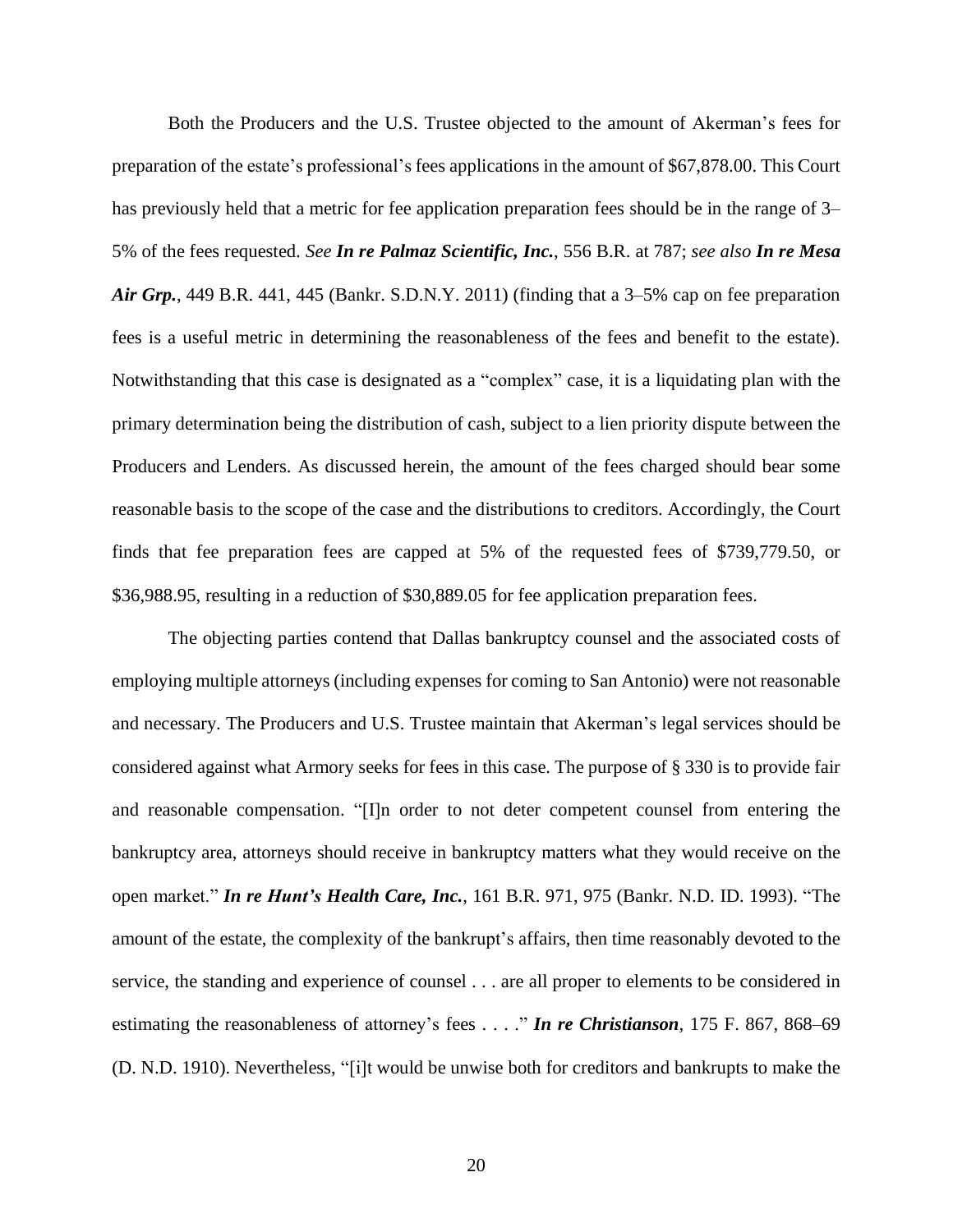compensation so parsimonious that attorneys of standing and experience would be reluctant to act on behalf of bankrupts." *Id*. Thus, determining the approval of a fee application or amount of reasonable compensation based solely on the fact that multiple fee applications have been submitted is contradictory to the purpose of § 330, as it will likely deter competent attorneys from taking cases where the hiring of multiple professionals is necessary to administer the estate. The deterrence, however, can likely be mitigated if the submittal of multiple fee applications is considered along with the benefit of the services to the estate and the size of the estate. The Court has considered both the Akerman and Armory fee applications and cannot find that they were duplicative of services to Debtor. The Court has examined the orders approving the retention of both professionals and finds that while the fees in some instances are not reasonable and necessary, the fees and services are not duplicative.

The Court will not discount the hourly rate for Akerman's fees for professional services dedicated to legal services only. Further, the Court will not deduct fees for travel at one-half hourly rate time simply because Akerman counsel had to travel to hearings with more than one attorney. The Court will not penalize Debtor for using Dallas counsel because Akerman does not have local bankruptcy counsel. As noted herein, the Bankruptcy Code and Rules do not limit a debtor's choice of where its counsel may reside. The Court will, however, deduct travel and expenses in connection with the Delaware filing. The Court has examined Akerman's expenses in the total amount of \$35,390.36. Notwithstanding the objecting parties arguments that the expenses claimed are inordinately high and unnecessary, the Court could only find one meal entry and travel associated with the initial hearings in Delaware that totaled \$3,143.86 that the Court believes are not compensable. The Court is not going to deduct for more than one attorney appearing on behalf of